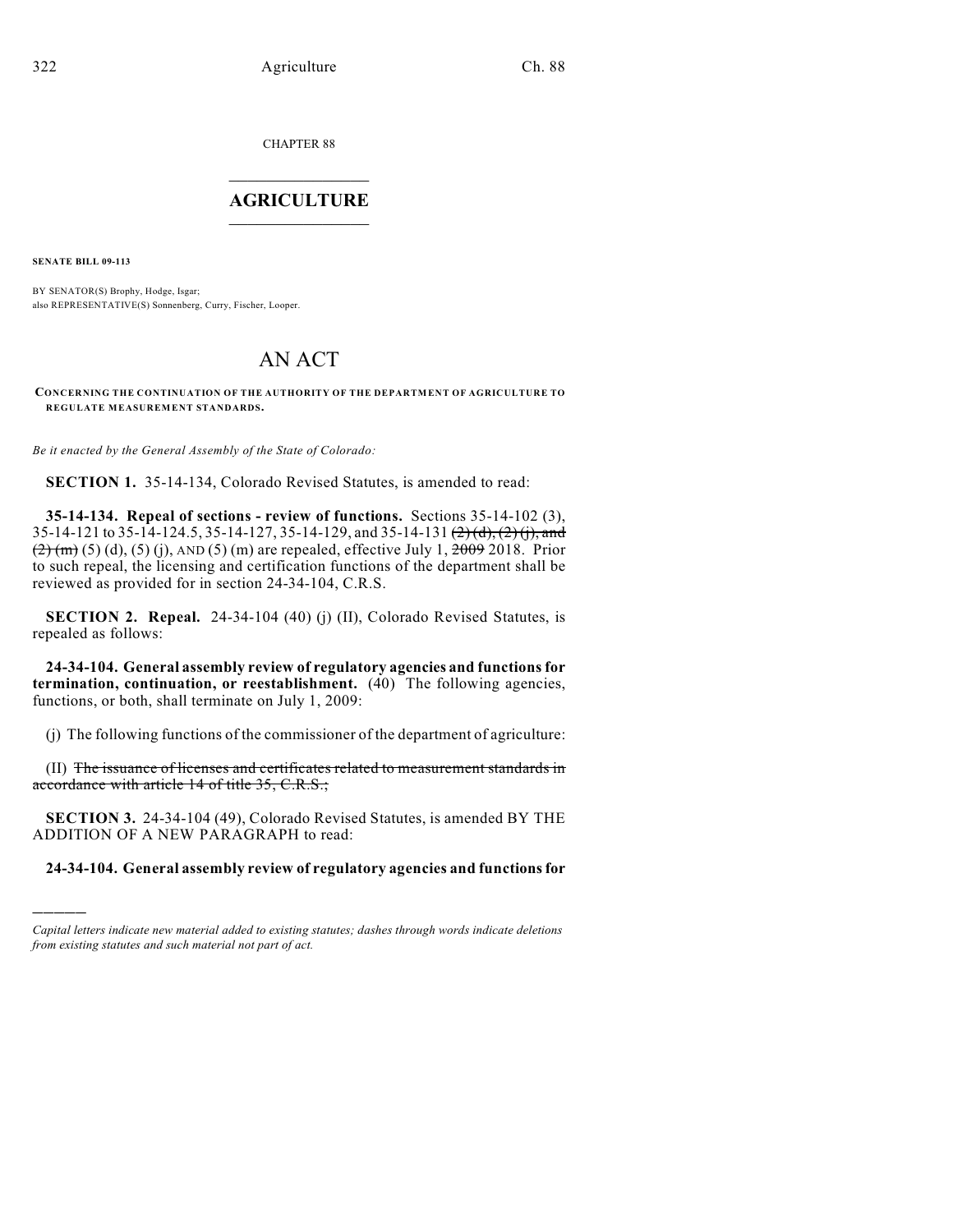**termination, continuation, or reestablishment.** (49) The following agencies, functions, or both, shall terminate on July 1, 2018:

(c) THE ISSUANCE OF LICENSES AND CERTIFICATES RELATED TO MEASUREMENT STANDARDS BY THE COMMISSIONER OF THE DEPARTMENT OF AGRICULTURE IN ACCORDANCE WITH ARTICLE 14 OF TITLE 35, C.R.S.

**SECTION 4.** 35-14-107 (1) (g), Colorado Revised Statutes, is amended to read:

**35-14-107. Powers and duties of the commissioner - rules.** (1) The commissioner shall:

(g) Test annually the standards of weights and measures used by any city or county within the state and approve the same when found to be correct; EXCEPT THAT TUNING FORKS USED TO DETERMINE THE ACCURACY OF RADAR GUNS SHALL NOT BE SUBJECT TO ANNUAL TESTING;

**SECTION 5.** 35-14-124, Colorado Revised Statutes, is amended BY THE ADDITION OF A NEW SUBSECTION to read:

**35-14-124. Inaccurate devices - stickers - tags - wire seals - rules.** (5) THE COMMISSIONER SHALL PROMULGATE RULES TO CLARIFY THE CIRCUMSTANCES UNDER WHICH A BLUE OR RED TAG SHOULD BE ISSUED.

**SECTION 6.** 35-14-102 (1), (1.7), (4), (7), (11), (14), (16), (17), (18), (20), (20.5), (21), (22), (23), (23.5), (24), (25), (26), (28), (29), (30), (31.5), (31.6), and (33), Colorado Revised Statutes, are amended, and the said 35-14-102 is further amended BY THE ADDITION OF THE FOLLOWING NEW SUBSECTIONS, to read:

**35-14-102. Definitions.** As used in this article, unless the context otherwise requires:

(1) "Approved for commercial use" means a device that has been inspected, tested, and approved by the commissioner.

(1.7) "Certificate of conformance" means a document issued by the national institute of standards and technology based on testing in participating laboratories, said document NATIONAL TYPE EVALUATION PROGRAM constituting evidence of conformance of a type WEIGHING AND MEASURING DEVICE with the requirements of national institute of standards and technology handbooks HANDBOOK 44.  $105-1$ ,  $105-2$ , or  $105-3$ .

(4) "Commercial weighing and measuring devices" means those devices commercially used or employed in establishing the size, quantity, extent, area, or measurement of quantities, things, produce, or articles for distribution or consumption that are sold or offered or exposed for sale OR hire or award or in computing any basic charge or payment for services rendered on the basis of weight, measure, or count.

(4.5) "COMMISSION" MEANS THE STATE AGRICULTURAL COMMISSION.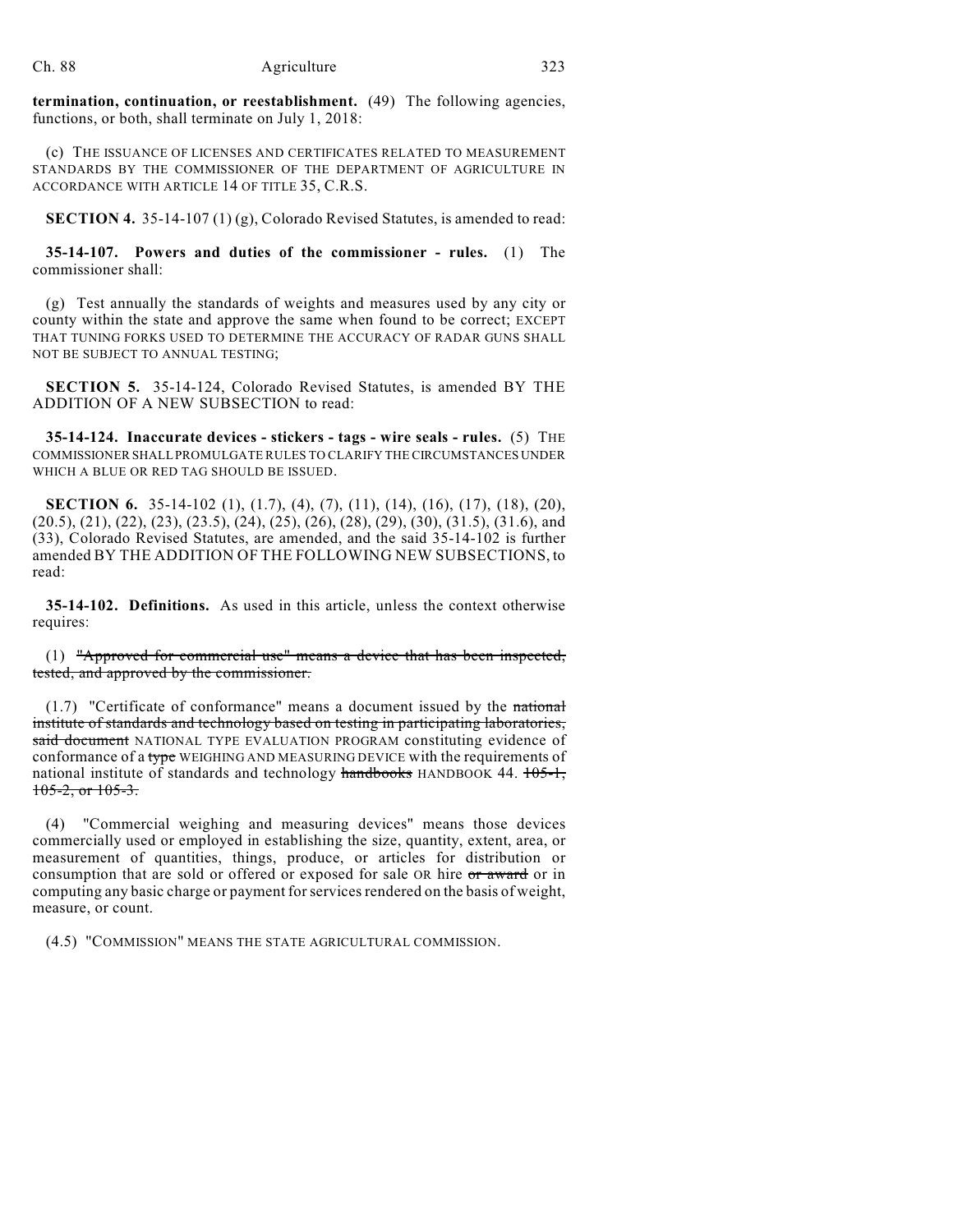(5.5) "COMMODITY" MEANS ANY AGRICULTURAL COMMODITY, CONSUMER COMMODITY, OR ANY OTHER GOODS.

(7) "Consumer package" or "package of consumer commodity" means a commodity in package form that is customarily produced or distributed for sale through retail sales agencies or instrumentalities for consumption by individuals or use by individuals for the purposes of personal care or in the performance of services ordinarily rendered in or about the household or in connection with personal possessions.

(11) "Grain test scale" means any device which is necessary to determine weight for any grain sample.

 $(14)$  "Laboratory" means the metrology laboratory of the measurement standards section of the division of inspection and consumer services in the department.

(16) "Metrology services" means all testing AND calibrating and opening of weights and, when necessary, the making of adjustments to weights and measures. in order to meet tolerances prescribed by the national institute of standards and technology.

(17) "Moisture content" means the percentage content of moisture and other volatiles on a wet basis in a grain sample or official grain sample as determined in a manner recognized by the United States department of agriculture.

(18) "Moisture meter charts" means charts and tables used to interpret or interpolate value indications on a particular moisture-determining device into moisture content values.

(20) "Multiunit package" means a package containing two or more individual packages of the same commodity, in the same quantity, with the individual packages intended to be sold as part of the multiunit package but capable of being individually sold in full compliance with all of the requirements of this article.

 $(20.5)$  "National type evaluation program" means a program of cooperation between the national institute of standards and technology, the national conference on weights and measures, the state of Colorado, and the private sector for the purpose of determining, on a uniform basis, conformance of a type with the relevant provisions of the following national institute of standards and technology handbooks: THE EVALUATION PROGRAM ADMINISTERED BY THE NATIONAL CONFERENCE ON WEIGHTS AND MEASURES.

(a) Handbook 44, "Specifications, Tolerances, and Other Technical Requirements for Weighing and Measuring Devices";

(b) Handbook 105-1, "Specifications and Tolerances for Reference Standards and Field Standard Weights and Measures, Specifications and Tolerances for Field Standard Weights (NIST Class F)";

(c) Handbook 105-2, "Specifications and Tolerances for Reference Standards and Field Standard Measuring Flasks"; or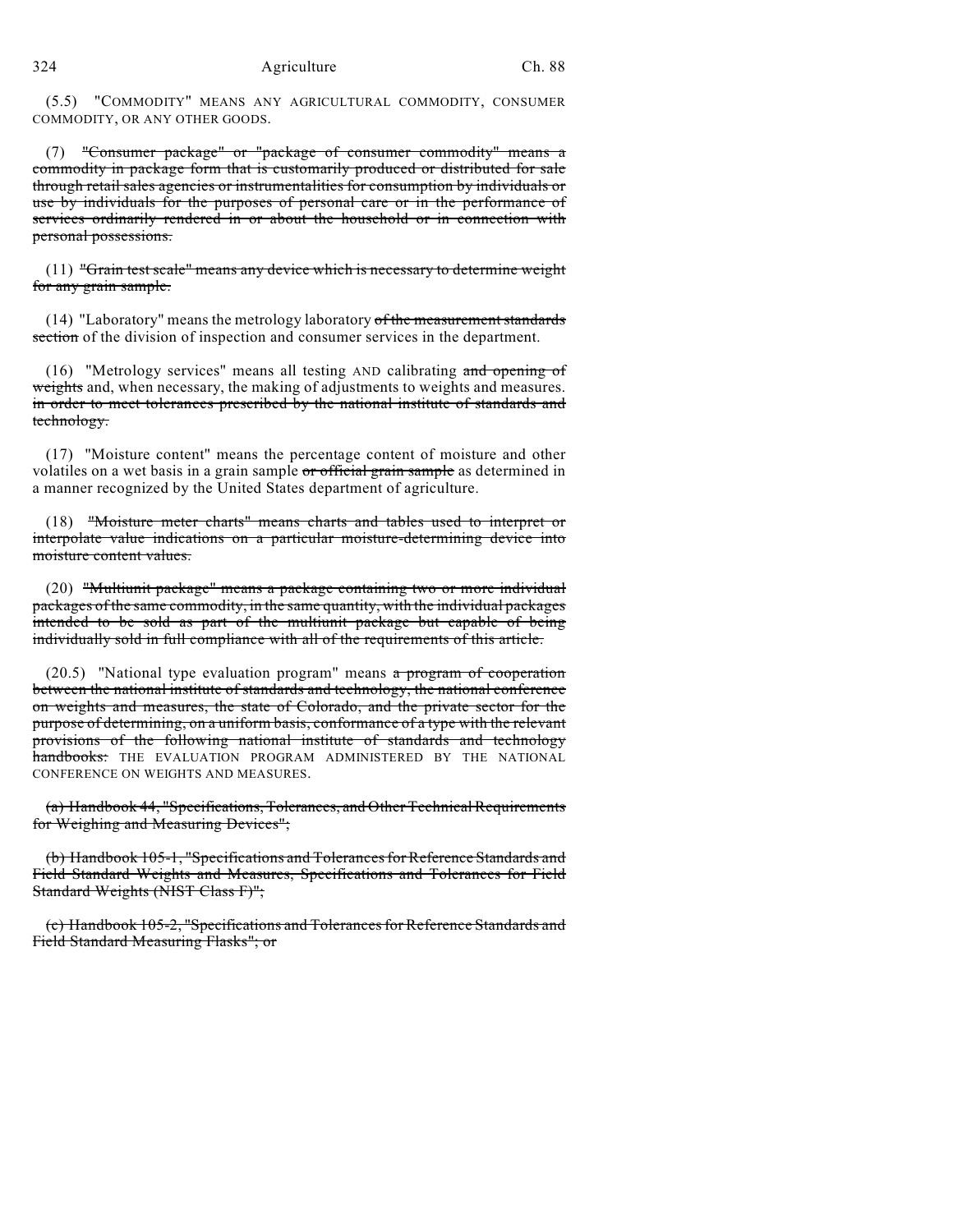(d) Handbook 105-3, "Specifications and Tolerances for Reference Standards and Field Standard Weights and Measures, Specifications and Tolerances for Graduated Neck Type Volumetric Field Standards.

(21) "Nonconsumer package" or "package of nonconsumer commodity" means any commodity in package form other than a consumer package and particularly a package intended solely for industrial or institutional use or for wholesale distribution.

(22) "Not susceptible of repair" means any weight or measure which THAT is designed or constructed in such a fashion so as to fail to comply with the applicable design or construction standards for such weight or measure as promulgated by the national institute of standards and technology or which THAT cannot be repaired to meet the tolerance standards for such weight or measure. as promulgated by the national bureau of standards.

(23) "Official grain sample" means that portion of a grain, seed, or other agricultural commodity which this state uses as the official transfer standard to test the accuracy of a commercial grain moisture-testing device.

(23.5) "Participating laboratory" means any state measurement laboratory that has been certified by the national institute of standards and technology, in accordance with its program for the certification of capability of measurement laboratories, to conduct a type evaluation under the national type evaluation program.

(24) "Placing in service" means placing in use any new, used, REPAIRED, or previously rejected RECONDITIONED WEIGHING AND MEASURING device. which is being returned to service after repair.

(25) "Primary standards" means the physical standards of the state which serve as the legal reference from which all other standards and weights and measures are derived pursuant to section 35-14-104.

(26) "Principal display panel" means that part of a label that is so designed as to most likely be displayed, presented, shown, or examined under normal and customary conditions of display and purchase. When there is more than one principal display panel on a package, each of such panels shall meet the requirements pertaining to the principal display panel.

(27.5) "REFERENCE STANDARDS" MEANS THE PHYSICAL STANDARDS OF THE STATE THAT SERVE AS THE LEGAL REFERENCE FROM WHICH ALL OTHER STANDARDS AND WEIGHTS AND MEASURES ARE DERIVED PURSUANT TO SECTION 35-14-104.

 $(28)$  "Sale from bulk" means the sale of commodities when the quantity is determined at the time of sale.

(29) "Scale status report" means a report of the condition of the scale, including scale indication with applied known weights, upon completion of installation or repair.

(30) "Secondary standards" means the physical standards which THAT are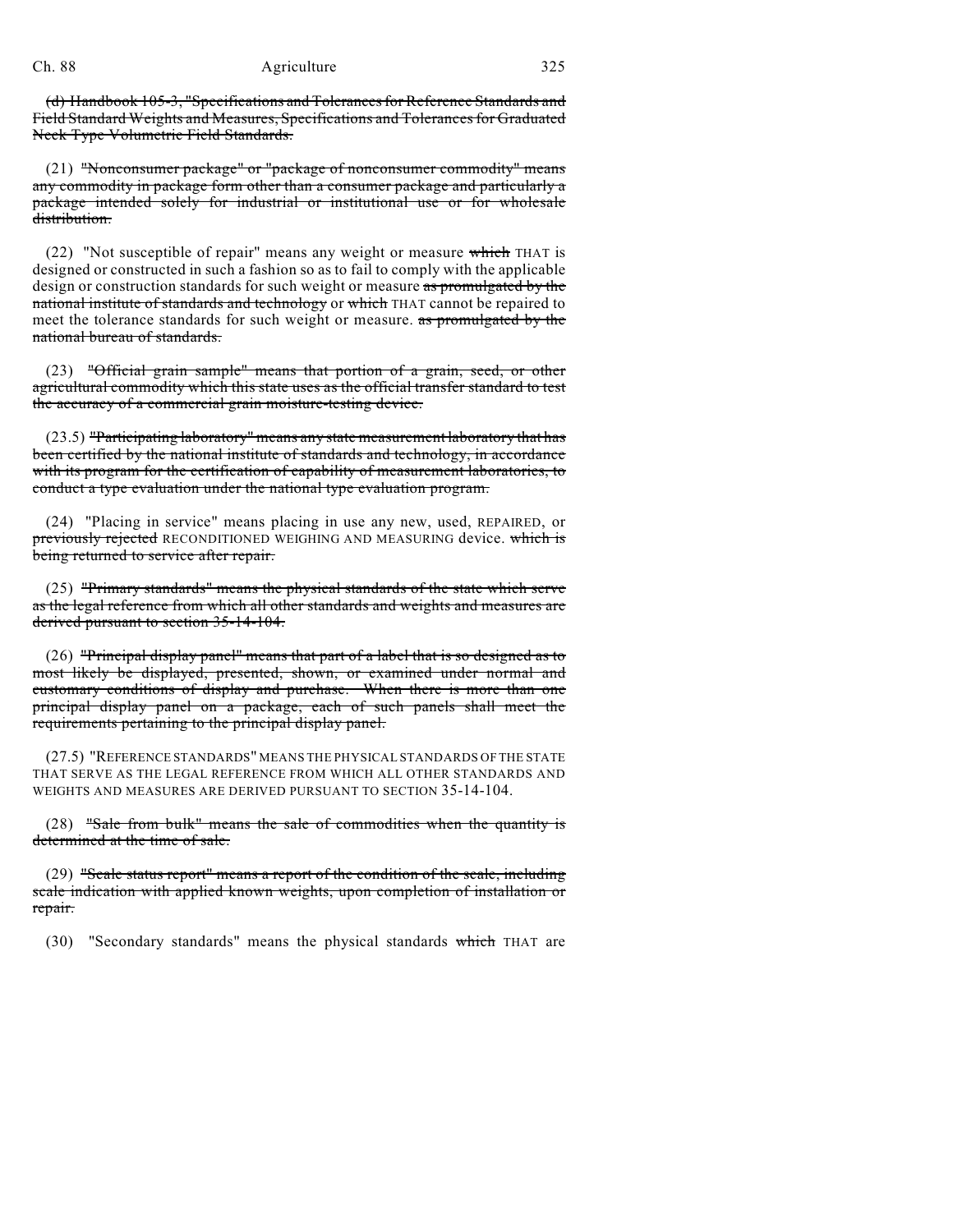traceable to the primary REFERENCE standards through comparisons, using acceptable procedures, and are used in the enforcement of weights and measures laws and regulations RULES.

(30.5) "STANDARD" MEANS A WEIGHT OR MEASURE USED AS A REFERENCE TO ESTABLISH A MEASURED QUANTITY VALUE.

(31.5) "Type" means a model or models of a particular measurement system, instrument, element, or field standard that positively identifies the design. A specific type may vary in its measurement ranges, size, performance, and operating characteristics as specified in the certificate of conformance.

 $(31.6)$  "Type evaluation" means the testing, examination, or evaluation of a type by a participating laboratory under the national type evaluation program.

(33) "Weight" means net weight AS USED IN CONNECTION WITH ANY COMMODITY OR SERVICE; except that, where the label states that the product is sold by drained weight, the term "weight" means net drained weight.

**SECTION 7.** 35-14-104, Colorado Revised Statutes, is amended to read:

**35-14-104. Physical standards.** Weights and measures that are traceable to the United States prototype standards supplied by the federal government, or approved as being satisfactory by the national institute of standards and technology, shall be the state's primary REFERENCE standards of weights and measures and shall be maintained in such calibration as prescribed by the national institute of standards and technology. All secondary standards may be prescribed by the commissioner and shall be verified upon their initial receipt and as often thereafter as deemed necessary by the commissioner. The commissioner shall have the custody AND KEEP ACCURATE RECORDS of the state standards of weights and measures and of the other standards and equipment provided for by this article. and he shall keep accurate records of the same.

**SECTION 8.** 35-14-105, Colorado Revised Statutes, is amended to read:

**35-14-105. Technical requirements for weighing and measuring devices certificate required.** The specifications, tolerances, and other technical requirements, INCLUDING USER REQUIREMENTS, for commercial, law enforcement, data gathering, and other weighing and measuring devices as adopted by the national conference on weights and measures and published in the national institute of standards and technology handbook 44, "Specifications, Tolerances, and Other Technical Requirements for Commercial Weighing and Measuring Devices", and supplements thereto or revisions thereof, shall apply to weighing and measuring devices in this state, except as modified or rejected OR AS OTHERWISE SPECIFIED by this article or any rule or regulation promulgated pursuant to this article. The commissioner shall require Any weight or measure or any weighing or measuring instrument or device to SHALL be issued a certificate of conformance from the national type evaluation program prior to use for commercial or law enforcement purposes.

**SECTION 9.** 35-14-107 (1) (a), (1) (d), (1) (i), (1) (k), (1) (l), and (1) (o),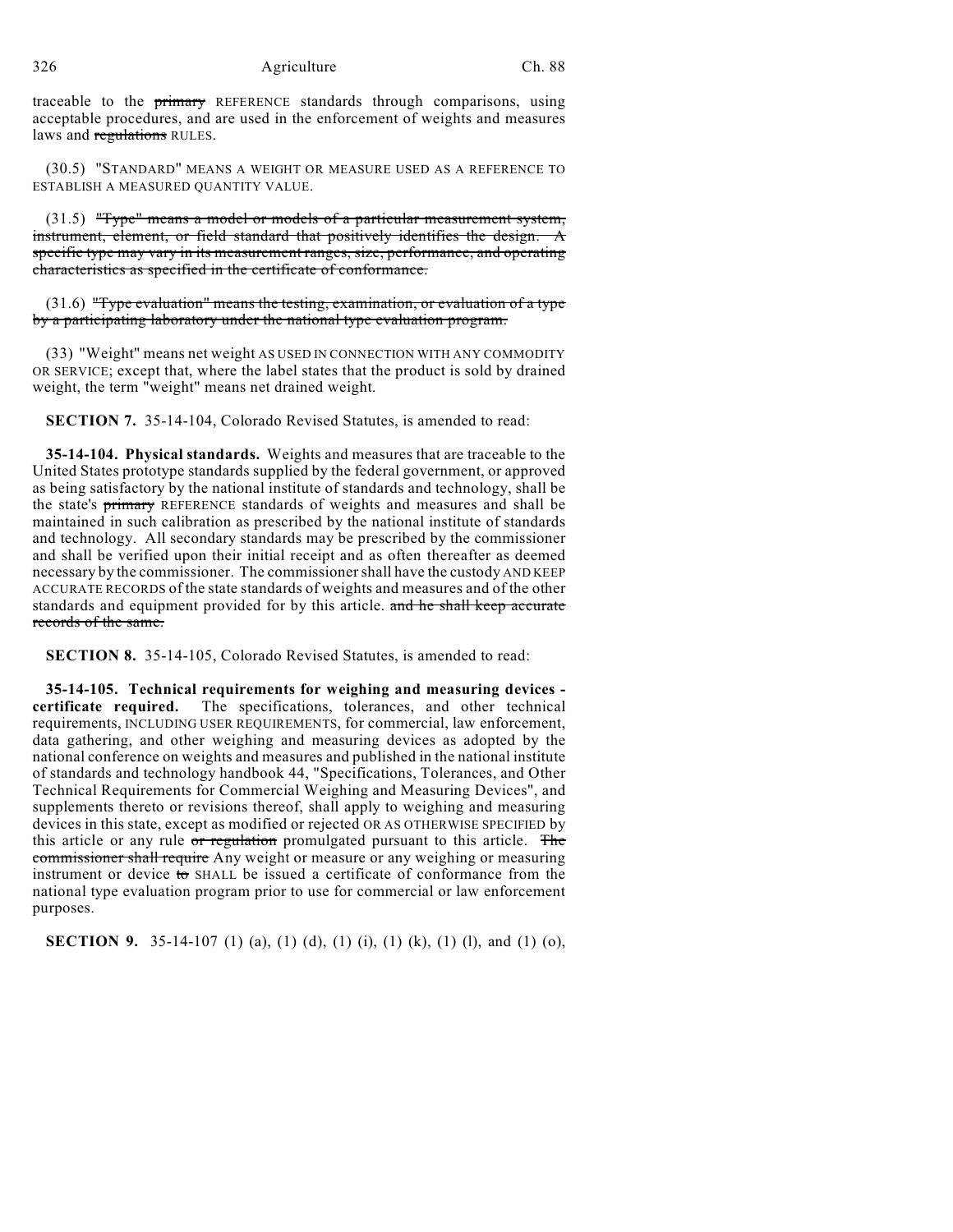Colorado Revised Statutes, are amended, and the said 35-14-107 is further amended BY THE ADDITION OF A NEW SUBSECTION, to read:

**35-14-107. Powers and duties of the commissioner.** (1) The commissioner shall:

(a) Maintain traceability of this state's standards to the STANDARDS OF THE national institute of standards and technology;

(d) Grant any exemptions from the provisions of this article or any rules or regulations promulgated pursuant thereto TO THIS ARTICLE if appropriate to the maintenance of good commercial practices IN THE COMMISSIONER'S OPINION SUCH EXEMPTION WOULD SERVE THE PUBLIC INTEREST;

(i) Inspect and test, to ascertain if they are correct, weights and measures commercially used: ALL COMMERCIAL WEIGHING AND MEASURING DEVICES FOR WHICH THE OWNER IS REQUIRED TO BE LICENSED UNDER THIS ARTICLE.

(I) In determining the weight, measure, or count of commodities or things sold or offered or exposed for sale on the basis of weight, measure, or count; or

## (II) In computing the basic charge or payment for services rendered on the basis of weight, measure, or count;

(k) Approve for use, and may mark, such weights and measures as he OR SHE finds to be correct and shall MAY reject and mark as rejected such weights and measures as he OR SHE finds to be incorrect. Weights and measures that have been rejected may be seized if not corrected within the time specified or if used or disposed of in an unauthorized manner. The commissioner shall MAY condemn and may seize weights and measures found to be incorrect and which THAT are not capable of being made correct.

(l) Weigh, measure, or inspect packaged commodities kept, offered, or exposed for sale, sold, or in the process of delivery to determine whether they contain the amounts represented and whether they are kept, offered, or exposed for sale in accordance with this article and the rules and regulations promulgated pursuant thereto TO THIS ARTICLE. Accuracy of weight, measure, or count shall be determined by procedures set forth in the national institute of standards and technology handbook 133 as adopted by the national conference on weights and measures 1980, and any supplements or revisions thereto UNLESS OTHERWISE SPECIFIED BY THE COMMISSIONER BY RULE. When the nature of the packaged commodity requires assistance in testing, the commissioner may request the person in possession of the package to furnish equipment and assistance to complete the test.

(o) Promulgate such rules and regulations as are necessary for the implementation and administration of this article in accordance with article 4 of title 24, C.R.S., including but not limited to, rules and regulations regarding THE USE OF WEIGHTS AND MEASURES, methods of sale, unit pricing, declaration of quantity, retail sales price representations FOR COMMODITIES AND SERVICES, including requirements for cents-off and introductory offer promotions, and labeling requirements; related to the use and representation of measurement standards;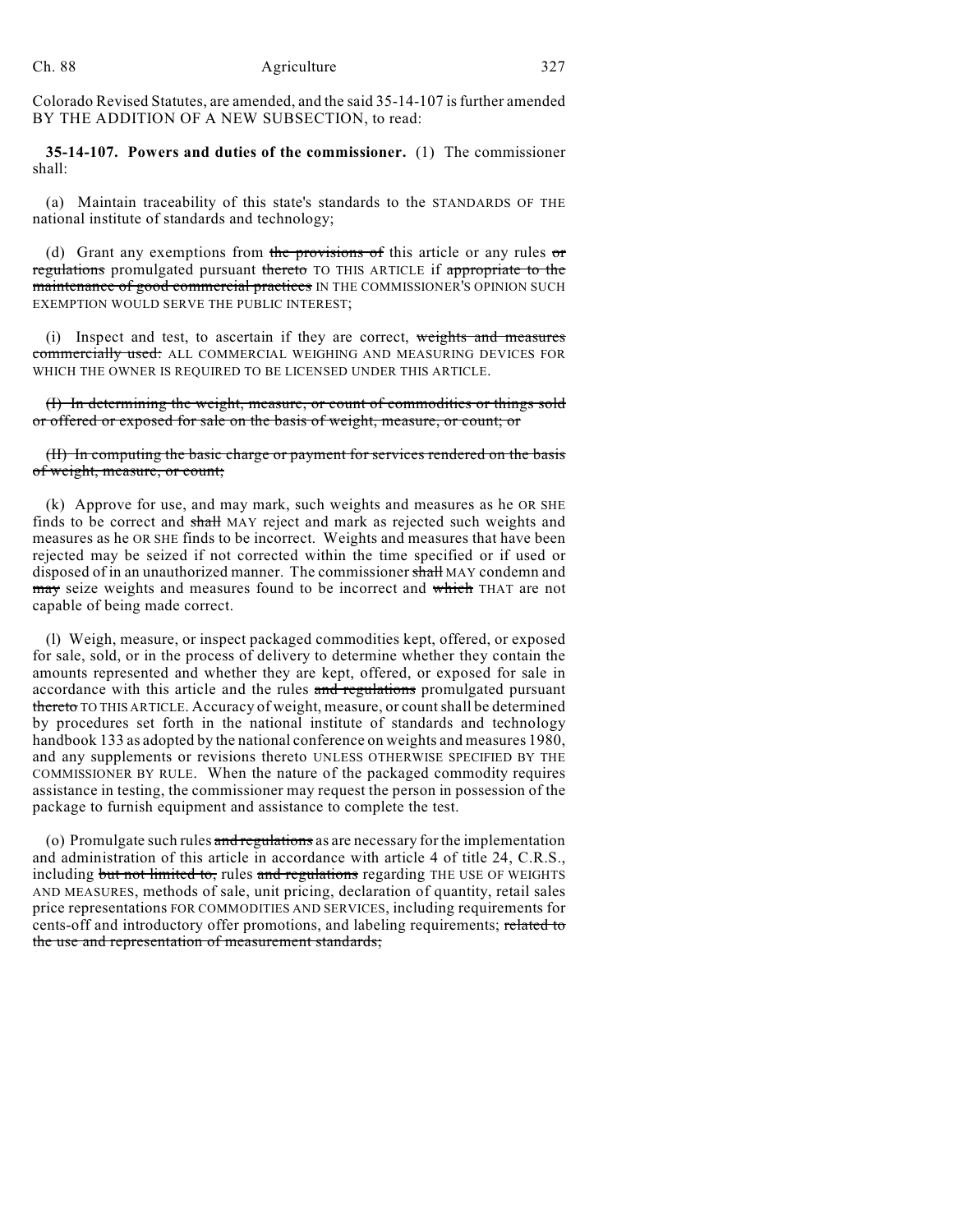(2) THE COMMISSIONER MAY, UPON REQUEST, INSPECT AND TEST ANY WEIGHT, MEASURE, OR STANDARD USED BY A GOVERNMENTAL ENTITY.

**SECTION 10.** 35-14-108, Colorado Revised Statutes, is amended BY THE ADDITION OF THE FOLLOWING NEW SUBSECTIONS to read:

**35-14-108. Special police powers.** (2) THE COMMISSIONER MAY ADMINISTER OATHS AND TAKE STATEMENTS, ISSUE SUBPOENAS REQUIRING THE ATTENDANCE OF WITNESSES BEFORE HIM OR HER AND THE PRODUCTION OF ALL BOOKS, MEMORANDA, PAPERS, AND OTHER DOCUMENTS, ARTICLES, OR INSTRUMENTS, AND COMPEL THE DISCLOSURE BY SUCH WITNESSES OF ALL FACTS KNOWN TO THEM RELATIVE TO THE MATTERS UNDER INVESTIGATION. UPON THE FAILURE OR REFUSAL OF ANY WITNESS TO OBEY ANY SUBPOENA, THE COMMISSIONER MAY PETITION THE DISTRICT COURT, AND, UPON A PROPER SHOWING, THE COURT MAY ENTER AN ORDER COMPELLING THE WITNESS TO APPEAR AND TESTIFY OR PRODUCE DOCUMENTARY EVIDENCE. FAILURE TO OBEY SUCH AN ORDER OF THE COURT SHALL BE PUNISHABLE AS A CONTEMPT OF COURT.

(3) IF THE OWNER, OR THE OWNER'S AGENT, OF ANY COMMERCIAL PREMISES OR VEHICLE REFUSES TO ADMIT THE COMMISSIONER TO INSPECT SUCH PREMISES OR VEHICLE, THE COMMISSIONER MAY OBTAIN FROM THE DISTRICT OR COUNTY COURT FOR THE DISTRICT OR COUNTY IN WHICH SUCH PREMISES OR VEHICLE IS LOCATED A WARRANT TO ENTER AND INSPECT SUCH PREMISES OR VEHICLE.

**SECTION 11. Repeal.** 35-14-109, Colorado Revised Statutes, is repealed as follows:

**35-14-109. Contract services.** (1) Whenever a local government maintains a weights and measures division or employs an inspector and desires to enter into a contract with the department to render services prescribed by this article, the commissioner, at the time the contract is officially signed by both parties, shall certify the division personnel or inspector who is qualified to carry out the provisions of said contract. The average cost of such services rendered by a local government may not exceed the average cost of such services if rendered by the department.

(2) Repealed.

**SECTION 12.** 35-14-112, Colorado Revised Statutes, is amended to read:

**35-14-112. Method of sale - general.** Except as otherwise provided by the commissioner BY RULE, commodities in liquid form shall be sold by liquid measure or by weight, and commodities not in liquid form shall be sold only by weight, by measure, or by count, so long as the method of sale provides accurate quantity AND PRICING information.

**SECTION 13. Repeal.** 35-14-113, Colorado Revised Statutes, is repealed as follows:

**35-14-113. Method of sale - special food products.** (1) (a) Meat, poultry, and seafood shall be sold by weight; except that the following items may be sold by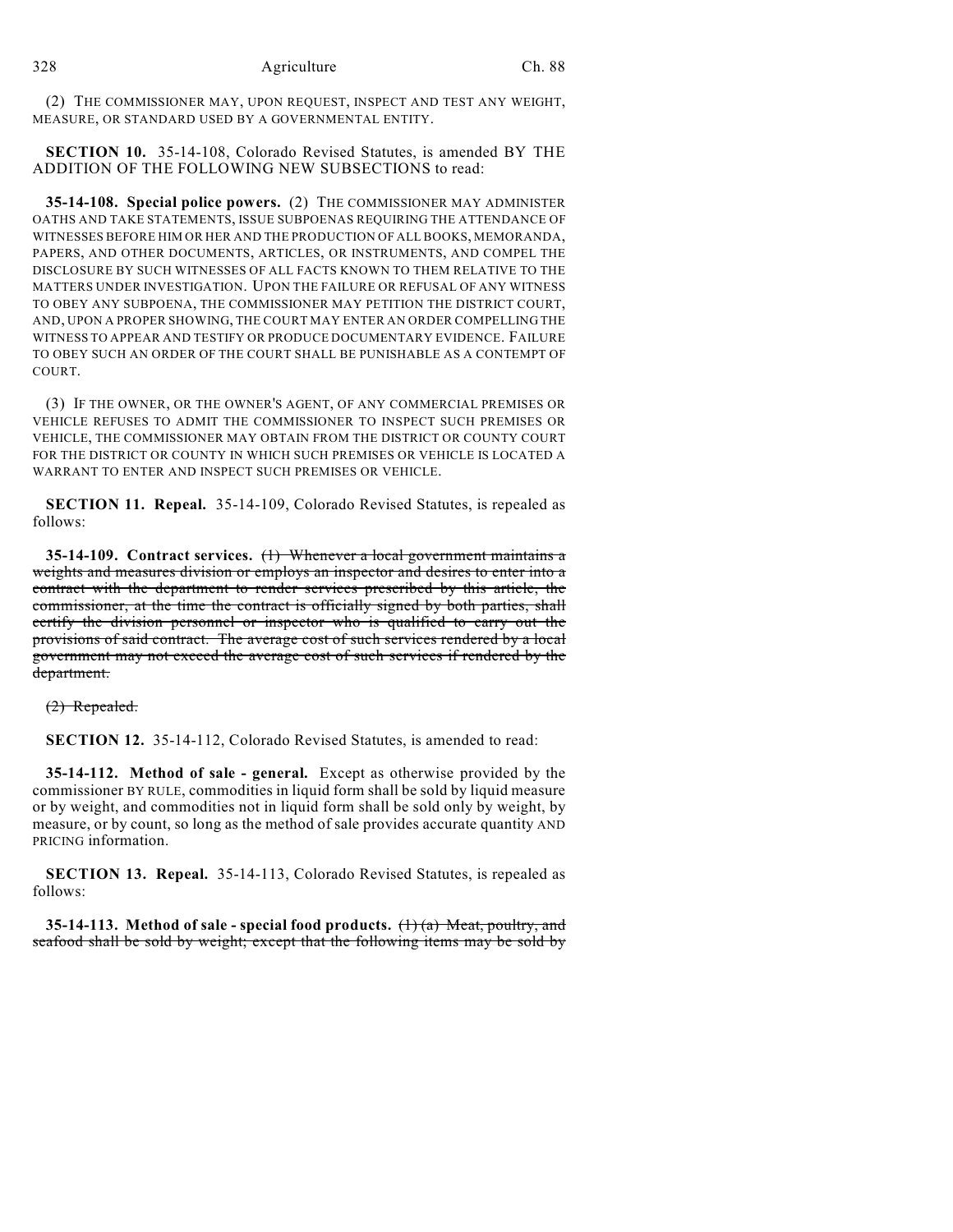weight, measure, or count:

(I) Shellfish;

(II) Items cooked on the premises and sold as ready for immediate consumption;

(III) Items sold as one of several elements comprising a ready-to-eat meal sold as a unit for consumption elsewhere than on the premises where sold;

(IV) Items sold as part of a sandwich;

(V) Live fish for stocking purposes, unprocessed fish, fowl, or animals acquired through the lawful pursuit of recreational activities.

(b) When meat, poultry, or seafood is combined with some other food element to form a distinctive food product, the quantity representation need not be made for each element.

(c) In the case of ready-to-cook stuffed poultry products, the label must show the total net weight of the stuffed poultry product and the net weight of the poultry in the product.

(2) (a) At the time of delivery of bulk meat sold by carcass, side, or primal cut, the seller shall provide the purchaser with a written statement containing the following information:

(I) The name and address of the seller;

(II) The date of the sale;

(III) The name and address of the purchaser;

(IV) The identity of the meat in the most descriptive terms commercially practicable;

(V) The quality grade and yield grade of the meat, if so represented;

(VI) The price per pound of the meat before cutting and wrapping and the total price of the sale;

(VII) The total net weight (hanging weight) of the carcass, side, or primal cut prior to cutting or processing;

(VIII) The total net weight of the cut and processed meat delivered to the purchaser;

(IX) A list by name of all cuts of meat delivered;

(X) An itemized list of any and all charges over and above the original sale price of the carcass, side, or primal cut;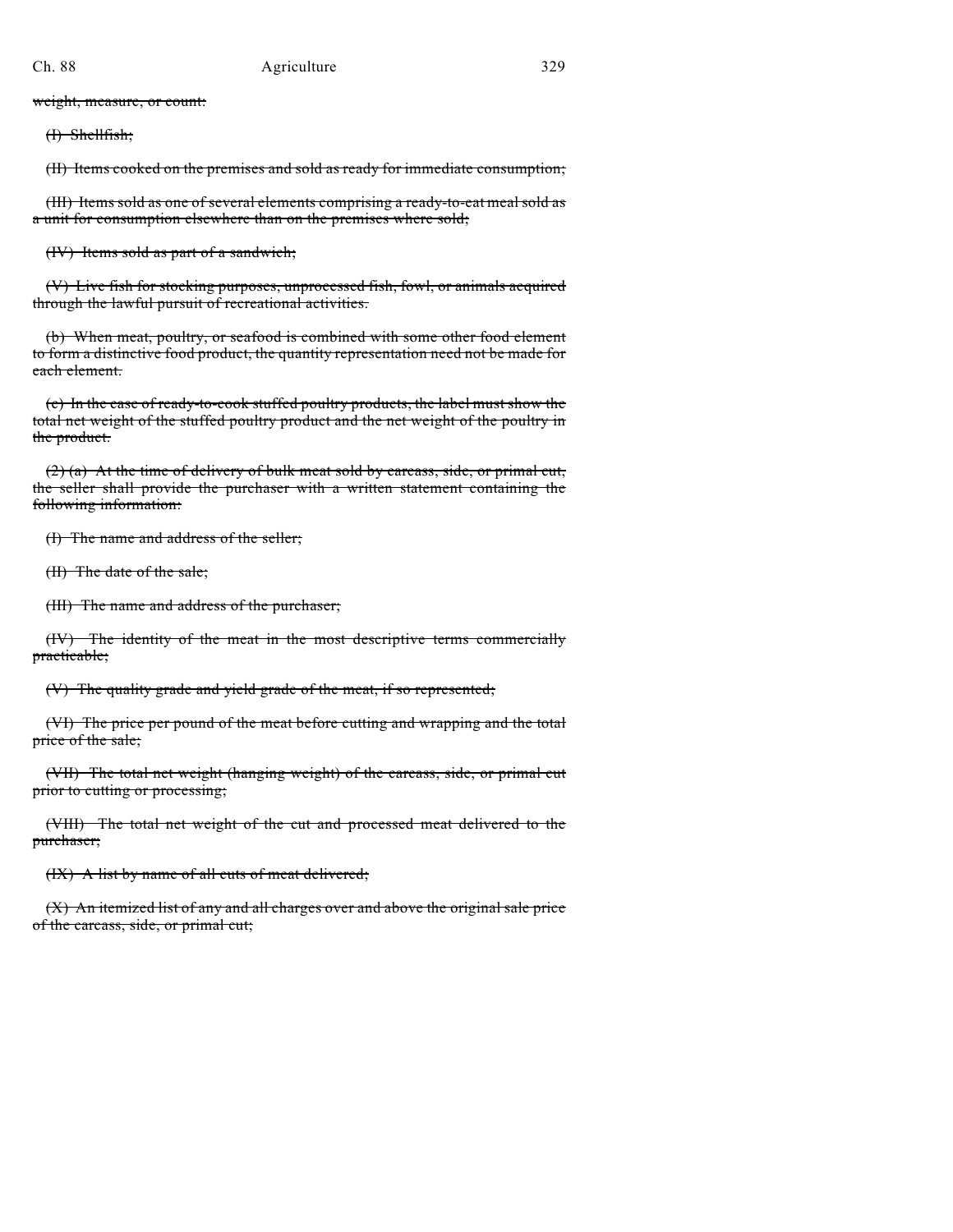(XI) A separate indication of the quantity of any meat or other commodity received by a consumer purchaser as an inducement in connection with the purchase of the carcass, side, or primal cut.

(b) The written statement shall not include the weight of any meat or other commodities received by the purchaser as a bonus offer or gift in connection with the purchase of the carcass, side, or primal cut. The statement shall include a description of whether the sale is from the forequarter or hindquarter.

**SECTION 14. Repeal.** 35-14-114, Colorado Revised Statutes, is repealed as follows:

**35-14-114. Method of sale - special nonfood products.** (1) All coal, coke, and charcoal shall be sold by weight. All bulk sales shall be accompanied by a weight certificate, ticket, or invoice, as set forth in section 35-14-122 (6).

(2) Repealed.

**SECTION 15.** 35-14-117 (1), Colorado Revised Statutes, is amended to read:

**35-14-117. Unit pricing - application - inch pound or metric.** (1) Except for random-weight packages unit priced in accordance with rules and regulations and uniform weight packages of cheese and cheese products unit priced in the same manner and by the same type of equipment as random-weight packages PROMULGATED PURSUANT TO THIS ARTICLE, any retail establishment providing unit price information in addition to the total price for any commodity shall also provide the unit price information for all such commodities as required by rules and regulations PROMULGATED PURSUANT TO THIS ARTICLE.

**SECTION 16.** 35-14-118 (1), Colorado Revised Statutes, is amended BY THE ADDITION OF A NEW PARAGRAPH to read:

**35-14-118. Declarations on packages.** (1) Except as otherwise provided in this article, any commodity in package form shall bear on the outside of the package a definite, plain, and conspicuous declaration of:

(c) THE IDENTITY OF THE COMMODITY IN THE MANNER SPECIFIED BY RULE PROMULGATED PURSUANT TO THIS ARTICLE.

**SECTION 17.** 35-14-121 (5), Colorado Revised Statutes, is amended to read:

**35-14-121. Weigher - qualification - certification - revocation.** (5) All certificates of certified weighers in existence as of June 30, 1983 2009, shall expire December 31, 1988. All certifications issued on and after July 1, 1983, shall expire five years after issuance. ALL CERTIFICATES ISSUED ON OR AFTER JULY 1, 2009, SHALL EXPIRE ON THE DATE SPECIFIED BY THE COMMISSIONER BY RULE. A CERTIFIED WEIGHER WHO FAILS TO RENEW A CERTIFICATE ON OR BEFORE THE EXPIRATION DATE OF THE CERTIFICATE SHALL PAY A LATE FEE, AS ESTABLISHED BY THE COMMISSION, IN ADDITION TO THE CERTIFICATE FEE. Renewal applications shall be in such form as the commissioner shall prescribe.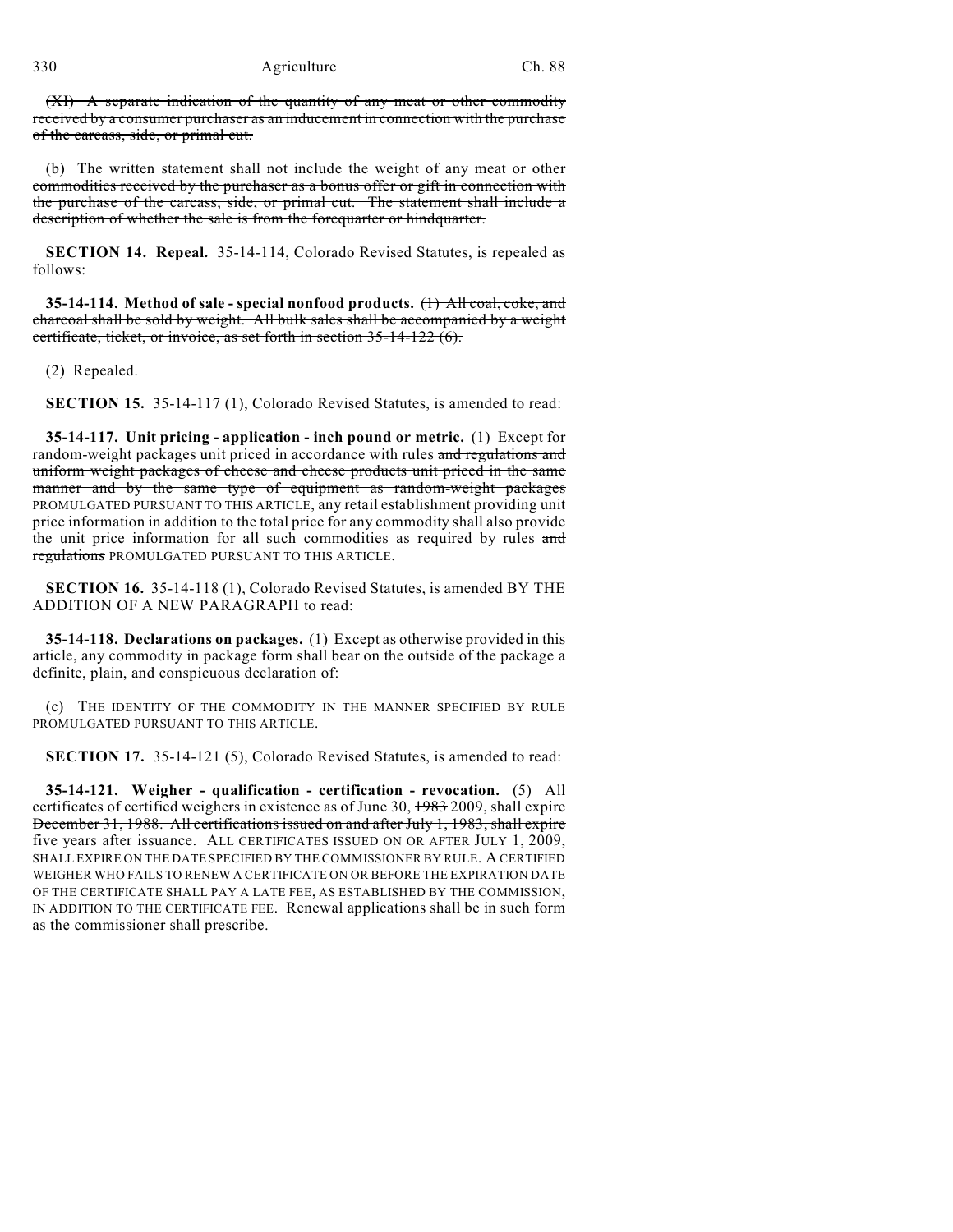**SECTION 18.** 35-14-123, Colorado Revised Statutes, is amended to read:

**35-14-123. Weighing and measuring device service providers - certification - fees - placing in service - rules.** (1) Except as provided in subsection (11) of this section, before installing or performing any repairs or services on NO PERSON, OTHER THAN THE OWNER, MAY REPAIR, SERVICE, OR PLACE IN SERVICE any COMMERCIAL weighing or measuring device FOR which is required to be licensed in this state, a person shall make written application to the commissioner for certification upon forms provided by the department THE OWNER MUST OBTAIN A LICENSE TO OPERATE UNLESS THE PERSON IS CERTIFIED BY THE COMMISSIONER AS A COMMERCIAL WEIGHING AND MEASURING DEVICE SERVICE PROVIDER. THE COMMISSIONER MAY SPECIFY THE REQUIREMENTS FOR CERTIFICATION OF SERVICE PROVIDERS BY RULE. For the purposes of this section, only one certificate is required for each business employing service persons. THE APPLICATION FOR A COMMERCIAL WEIGHING AND MEASURING DEVICE SERVICE PROVIDER CERTIFICATE SHALL BE SUBMITTED TO THE COMMISSIONER ON FORMS FURNISHED BY THE COMMISSIONER AND SHALL BE ACCOMPANIED BY A FEE ESTABLISHED BY THE COMMISSION. ALL CERTIFICATES SHALL EXPIRE ON THE DATE SPECIFIED BY THE COMMISSIONER BY RULE. A PROVIDER WHO FAILS TO RENEW A CERTIFICATE ON OR BEFORE THE EXPIRATION DATE OF THE CERTIFICATE SHALL PAY A LATE FEE, AS ESTABLISHED BY THE COMMISSION, IN ADDITION TO THE CERTIFICATE FEE.

(2) Certificates for scale service persons shall be issued in the following classes THE COMMISSIONER SHALL ADOPT RULES SPECIFYING:

(a) Small capacity, up to one hundred pounds; THE CATEGORIES AND REQUIREMENTS FOR CERTIFICATION OF COMMERCIAL WEIGHING AND MEASURING DEVICE SERVICE PROVIDERS; AND

(b) Medium capacity, up to two thousand pounds; THE PERFORMANCE REQUIREMENTS FOR COMMERCIAL WEIGHING AND MEASURING DEVICES SERVICE PROVIDERS.

(c) Large capacity, two thousand pounds and over.

(3) If ten percent or more of the devices installed or repaired in any one calendar year by a service person are rejected, such person shall be ordered to appear before the commissioner in accordance with the provisions of section 24-4-104, C.R.S., to show cause why the person's certificate should not be revoked.

(4) Test weights totaling a minimum of ten percent of the rated capacity of any large capacity scales must be used in the repairing or testing of such scales. Each section of scales having multisection-type construction shall be tested. For the repairing or servicing of scales using ratio weights, tests shall be made up to the capacity of the largest denomination of the ratio weight on hand. EACH COMMERCIAL WEIGHING OR MEASURING DEVICE NOT EXEMPTED PURSUANT TO SECTION 35-14-126 THAT IS PLACED IN SERVICE BY A COMMERCIAL WEIGHING AND MEASURING DEVICE SERVICE PROVIDER SHALL COMPLY WITH SECTION 35-14-105. WHEN REPAIRING, SERVICING, OR PLACING IN SERVICE ANY SUCH DEVICE, A COMMERCIAL WEIGHING AND MEASURING DEVICE SERVICE PROVIDER SHALL COMPLY WITH THE MOST CURRENT VERSION OF THE NATIONAL INSTITUTE OF STANDARDS AND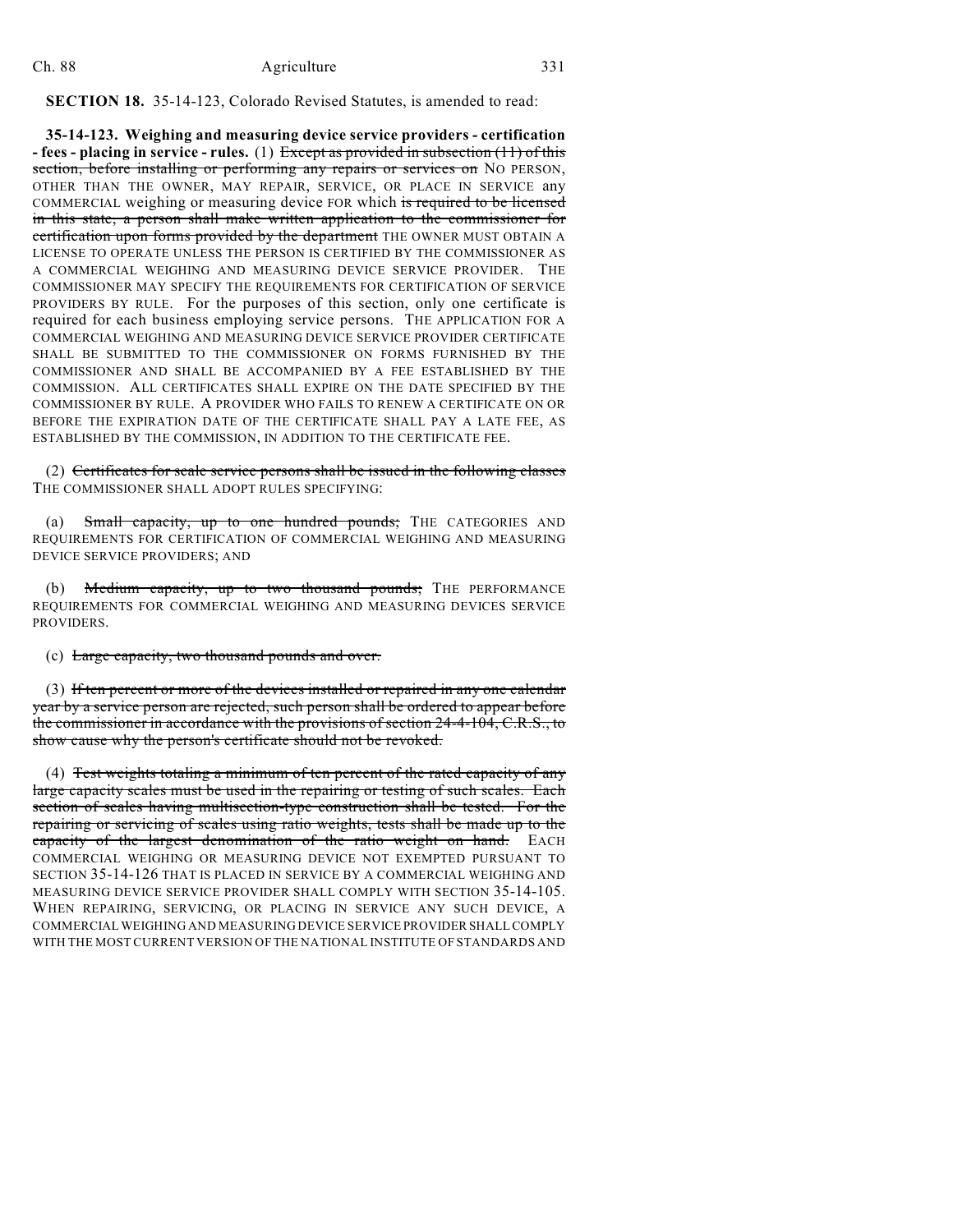TECHNOLOGY HANDBOOK 44, "SPECIFICATIONS, TOLERANCES, AND OTHER TECHNICAL REQUIREMENTS FOR COMMERCIAL WEIGHING AND MEASURING DEVICES".

(5) (a) No scale service person shall possess any test weights other than those weights meeting the requirements of the national institute of standards and technology handbook 105-1: "Field Standard Weights", and any supplements or additions thereto. Weights employed in the testing, servicing, or repairing of a scale shall conform to the tolerances prescribed for such weights as set forth in said handbook 105-1, and any supplements or additions thereto, and scale service persons shall maintain their testing equipment within such tolerances at all times. NO COMMERCIAL WEIGHING AND MEASURING DEVICE SERVICE PROVIDER MAY USE A STANDARD WHEN REPAIRING, SERVICING, OR PLACING IN SERVICE A COMMERCIAL WEIGHING OR MEASURING DEVICE THAT IS NOT EXEMPTED PURSUANT TO SECTION 35-14-126 UNLESS THE COMMISSIONER HAS APPROVED THE STANDARD.

(b) All repairs and adjustments made by weighing or measuring device service persons shall conform to the technical requirements for weighing and measuring devices adopted in accordance with section 35-14-105.

(6) Each COMMERCIAL WEIGHING AND MEASURING DEVICE service person PROVIDER shall AT LEAST annually submit weights and ALL standards USED TO REPAIR, SERVICE, OR PLACE IN SERVICE ANY COMMERCIAL WEIGHING OR MEASURING DEVICE NOT EXEMPTED PURSUANT TO SECTION 35-14-126 to the laboratory for certification APPROVAL PURSUANT TO SECTION 35-14-128; except that, if such weights or standards are annually certified APPROVED in another state by that state's NATIONAL INSTITUTE OF STANDARDS AND TECHNOLOGY-RECOGNIZED metrology laboratory and evidence is shown of current certification APPROVAL, traceable to standards of the national institute of standards and technology, which is less than a year from AFTER date of issuance, the COMMISSIONER MAY EXEMPT THE service person shall be exempt PROVIDER from obtaining a Colorado certificate APPROVAL for the current year.

(7) Upon the completion of an installation or the repair of any device PLACING IN SERVICE ANY COMMERCIAL WEIGHING OR MEASURING DEVICE NOT EXEMPTED PURSUANT TO SECTION 35-14-126, the service person PROVIDER shall submit a placing-in-service report to the commissioner within ten days after such completion THE PLACING-IN-SERVICE date. The report shall include a scale status report for scale capacities of five thousand pounds or more. Any weighing or measuring device tagged for repairs by the commissioner shall be repaired by the service person within thirty days after receiving notification from the owner of the device. THE COMMISSIONER SHALL PROMULGATE RULES TO SPECIFY THE INFORMATION TO BE INCLUDED IN PLACING-IN-SERVICE REPORTS.

(8) Any person shipping, delivering, or installing weighing and measuring devices shall cause a placing-in-service report to be filed with the commissioner within ten days after completing such action. The placing-in-service report shall indicate the date of shipment, delivery, or installation, the name and address of the user or operator, and the serial number, type, and capacity of such device.

(9) (Deleted by amendment, L. 95, p. 896, § 8, effective July 1, 1995.)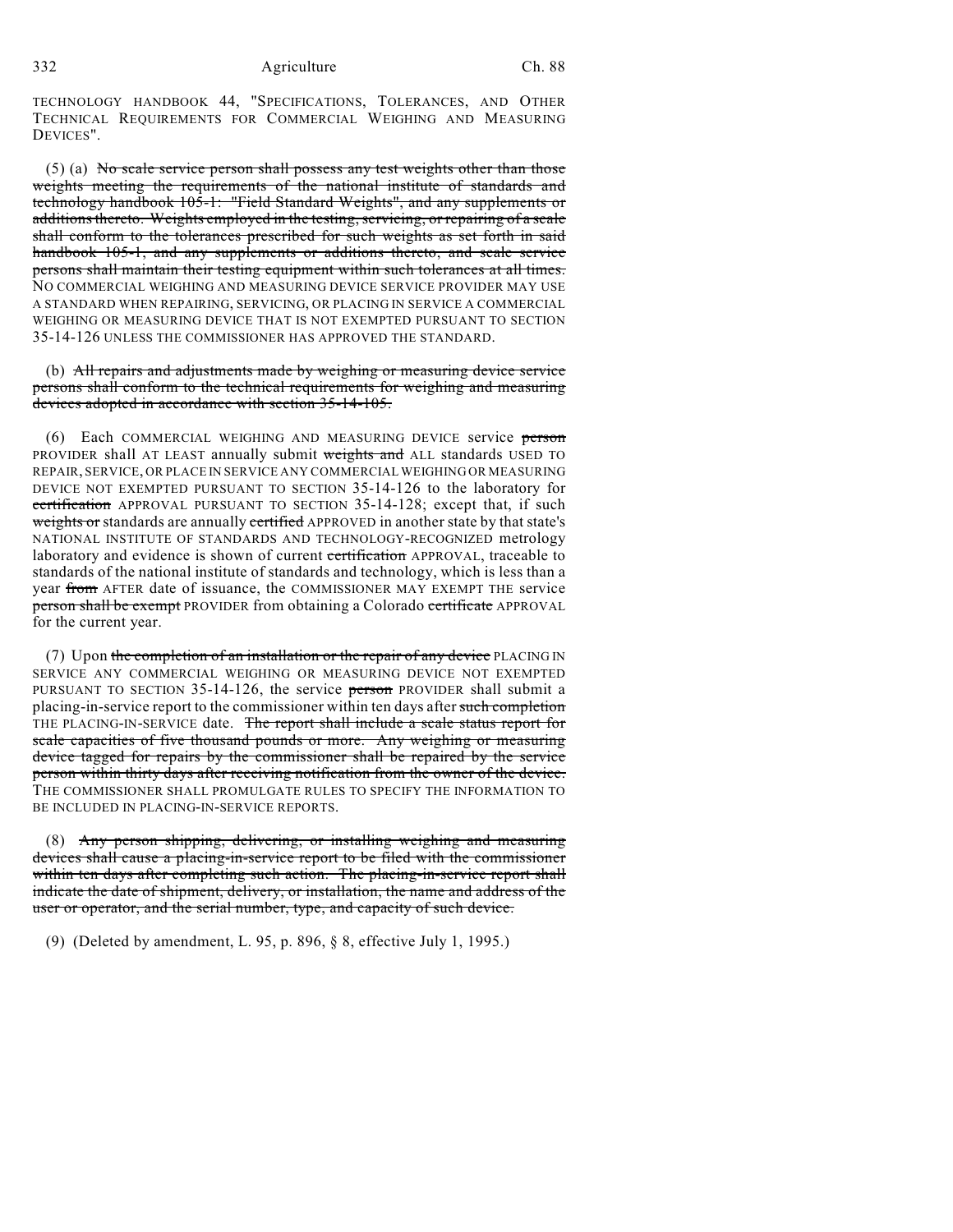(10) All licenses and certificates issued on or after July 1, 1983, shall expire five years after issuance. Renewal application shall be in such form as the commissioner shall prescribe. Persons licensed or certified as service persons shall also have authority to sell weighing and measuring devices.

(11) Nothing in this section shall be construed to prohibit  $\frac{dm}{dt}$  A person from performing any repairs or service on any A weighing or measuring device which is THAT THE COMMISSIONER HAS condemned or placed under work order, by the commissioner, but such person may not remove any tag placed on any weighing or measuring device pursuant to the requirements of this article.

**SECTION 19.** 35-14-124, Colorado Revised Statutes, is amended to read:

**35-14-124. Inaccurate devices - stickers - tags - wire seals.** (1) A blue tag indicating "Work Order" shall be placed on any COMMERCIAL weighing or measuring device which THAT in the judgment of the commissioner is out of tolerance or in need of minor repairs. The owner or agent of the device shall call or notify a serviceman within two days of the date shown on the tag. Repairs must SHALL be made within thirty days, and, if not so made, the device shall be removed from commercial use. If the serviceman cannot complete repairs CANNOT BE COMPLETED OR THE DEVICE CANNOT BE PLACED INTO SERVICE due to delay in obtaining parts or other justified circumstances, the commissioner may extend the time limit for repair OR PLACING IN SERVICE for a reasonable time.

(2) A red tag indicating "CONDEMNED" shall be placed on any COMMERCIAL weighing or measuring device that is to be removed from use. The tag's A wire seal shall MAY be so placed as to make the device unusable in any form. A DEVICE THAT HAS BEEN CONDEMNED PURSUANT TO THIS SUBSECTION (2) SHALL NOT BE USED FOR ANY COMMERCIAL PURPOSE.

(3) (a) A device which requires a license and for which the license fee has not been paid shall be sealed with a wire seal and a yellow tag indicating that said device is sealed for nonpayment of the license fee. A TAG INDICATING "NO LICENSE FEE PAID" SHALL BE PLACED ON ANY COMMERCIAL WEIGHING OR MEASURING DEVICE THAT THE OWNER IS NOT LICENSED TO OPERATE. A WIRE SEAL MAY BE SO PLACED AS TO MAKE THE DEVICE UNUSABLE IN ANY FORM. A device sealed with ON WHICH a yellow "NO LICENSE FEE PAID" tag HAS BEEN PLACED shall not be used for any commercial purpose. A "NO LICENSE FEE PAID" TAG NEED NOT BE PLACED ON devices which THAT are being held for resale and are not being used. need not be sealed and tagged for nonpayment.

(b) When a weighing or measuring device is found in a commercial establishment, it shall be prima facie evidence that said device is being used or employed. IF THE OWNER OF ANY such device must be properly licensed or DOES NOT HAVE A LICENSE FOR ITS USE, THE DEVICE SHALL have a wire seal and yellow "NO LICENSE FEE PAID" OR "NOT APPROVED FOR COMMERCIAL USE" tag attached.

(4) The official state seal, showing the condition of the device, is the only seal permitted on a device. No stickers indicating such statements as "Tested and Correct" or "Tested and Sealed" shall be placed on any weighing or measuring device by any operator thereof, serviceman, or other person.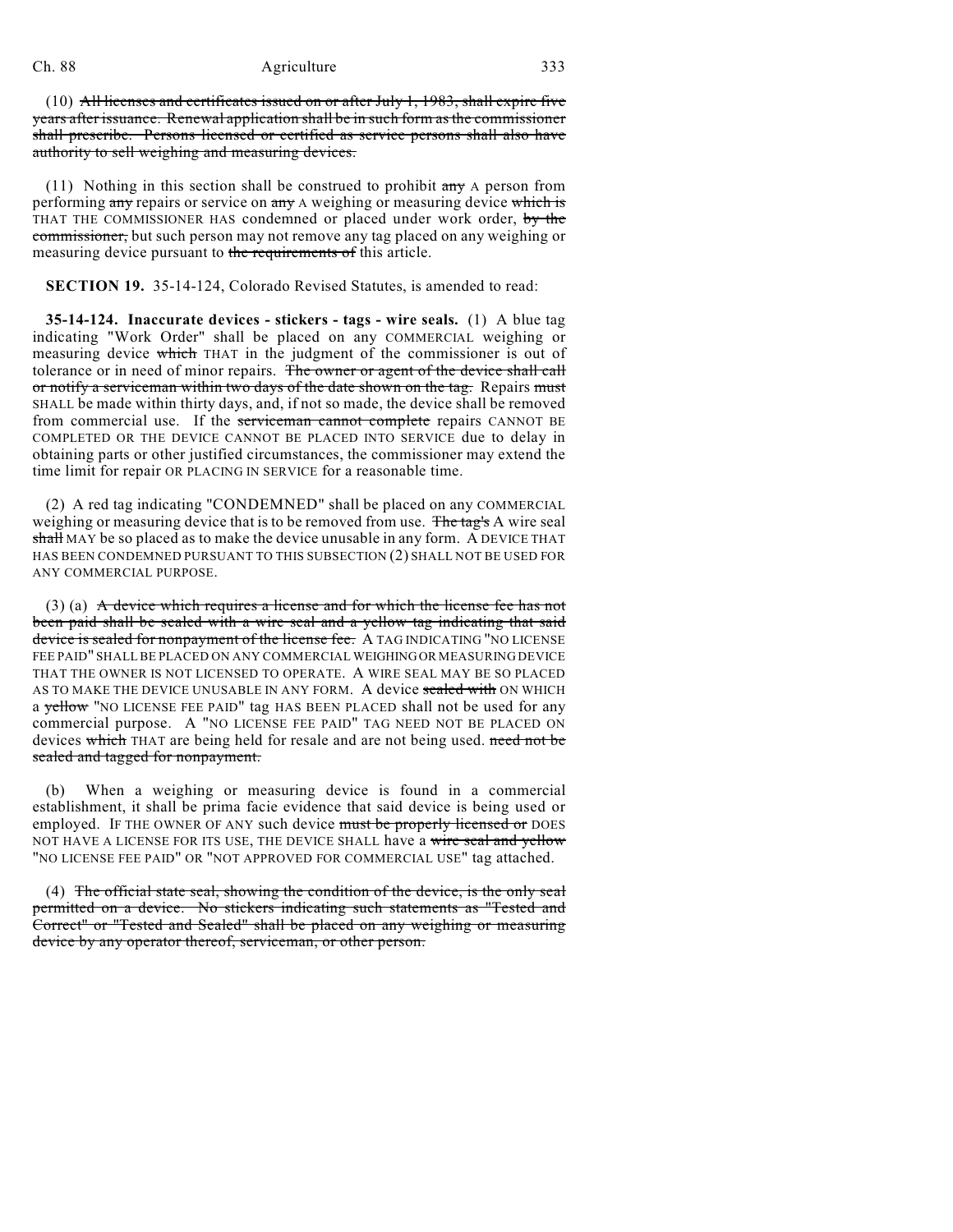**SECTION 20.** 35-14-124.5 (1) (f), Colorado Revised Statutes, is amended to read:

**35-14-124.5. Disciplinary powers.** (1) The commissioner may deny an application for, refuse to renew, revoke, or suspend a license or certificate or place a licensee or certificate holder on probation, if such person has:

(f) Used a commercial WEIGHING OR measuring device or moisture-testing device in deceptive trade practices in violation of any state or federal law.

**SECTION 21. Repeal.** 35-14-125, Colorado Revised Statutes, is repealed as follows:

**35-14-125. Household scales.** (1) No overload type of spring scale or balance, commonly known as household scales, shall be used or employed in any commercial establishment for the weighing of any commodity sold or offered for sale to the public. Such scales may be sold or offered for sale for household use only.

(2) No such household scale shall be sold or offered for sale by any manufacturer or vendor for use or service whatsoever unless the dial or reading face is plainly and conspicuously marked with the wording "Not legal for use in trade".

(3) Any household scale found in commercial use shall be subject to immediate confiscation and condemnation.

**SECTION 22.** The introductory portion to 35-14-126 (1), Colorado Revised Statutes, is amended, and the said 35-14-126 (1) is further amended BY THE ADDITION OF A NEW PARAGRAPH, to read:

**35-14-126. Commercial weighing device exemption - licensing - testing.** (1) The following classes of devices shall be exempt from licensing and testing NO LICENSE SHALL BE REQUIRED FOR THE USE OF THE FOLLOWING COMMERCIAL WEIGHING OR MEASURING DEVICES AND SUCH DEVICES SHALL BE EXEMPT FROM TESTING:

(f) ANY OTHER DEVICE EXEMPTED BY THE COMMISSIONER BY RULE.

**SECTION 23.** 35-14-127 (1), (2), (3), (4) (a) (I), (4) (c), (5), (11), (12), and (12.5), Colorado Revised Statutes, are amended to read:

**35-14-127. Licenses - fees - rules - stickers - certificates.** (1) Before any person operates OPERATING any scale, textile meter, or cordage meter for commercial purposes, except those exempted in section  $35-14-126$ , he THE OWNER shall first procure from the department a license as provided for in this section FOR THE OPERATION OF THE DEVICE. All such licenses shall expire on the  $\frac{1}{20}$  next succeeding the date of issue DATE ESTABLISHED BY THE COMMISSIONER BY RULE.

(2) Any person desiring to obtain a license for the operation of a scale, textile meter, or cordage meter shall make application therefor to FILE AN APPLICATION WITH the department upon a form furnished by the commissioner, which shall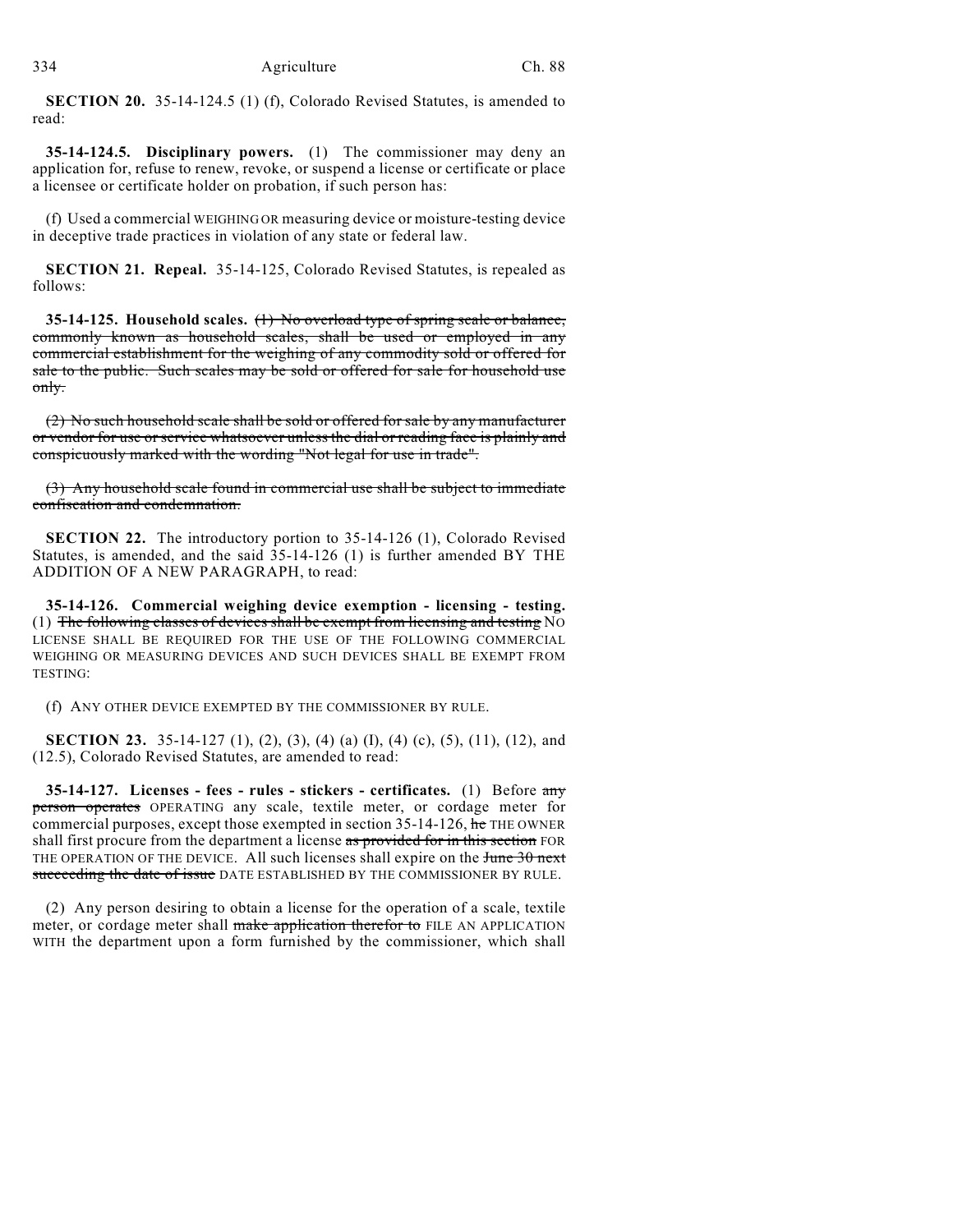contain such information as the commissioner may by rule require. Every application for license shall be accompanied by the proper fee. as established by this article or by the agricultural commission. A PERSON WHO FAILS TO RENEW A LICENSE ON OR BEFORE THE EXPIRATION DATE OF THE LICENSE SHALL PAY A LATE FEE, AS ESTABLISHED BY THE COMMISSION, IN ADDITION TO THE LICENSE FEE.

(3) The commissioner shall test or cause to be tested for accuracy every scale, textile meter, or cordage meter for which a license has been issued THE OWNER HAS BEEN ISSUED A LICENSE TO OPERATE at least once every twelve months or more often if necessary. It is the duty of the inspector making the tests to make minor adjustments to all scales, textile meters, and cordage meters that may be necessary to make them measure correctly. UPON TESTING AND APPROVING A DEVICE FOR USE, THE COMMISSIONER SHALL AFFIX AN APPROVAL STICKER TO THE DEVICE AND MAY ISSUE A DEVICE IDENTIFICATION NUMBER. If the design, construction, or location of any scale, textile meter, or cordage meter is such as to require a testing procedure involving special equipment or accessories or an abnormal amount of labor, such equipment, accessories, and labor shall be supplied by the LICENSED owner or operator of said THE scale, textile meter, or cordage meter as required by the commissioner. Nothing in this section shall prevent an inspector from testing a scale, textile meter, or cordage meter before the issuance of a license if the license fee is paid or is in the process of being paid.

(4) (a) (I) The  $\frac{1}{\sqrt{2}}$  commission shall establish annual license fees for scales THE OPERATION OF COMMERCIAL WEIGHING AND MEASURING DEVICES based on THE NUMBER, capacity, in the following classifications: AND TYPES OF DEVICES.

(A) Scales with a capacity of 80,001 pounds and over;

(B) Scales with a capacity of 30,001 pounds through 80,000 pounds;

(C) Scales with a capacity of 10,001 pounds through 30,000 pounds;

(D) Scales with a capacity of 2,001 pounds through 10,000 pounds;

(E) Scales with a capacity of 451 pounds through 2,000 pounds;

(F) Scales with a capacity of 76 pounds through 450 pounds; and

(G) Scales with a capacity of 75 pounds or less.

(c) The annual license fee for belt conveyor and in-motion railroad scales shall be as determined by the agricultural commission.

(5) The annual license fee for textile meters, cordage meters, moisture meters, certified weighers, persons who sell or install weighing and measuring devices, and persons who service weighing and measuring devices shall be as determined by the agricultural commission.

 $(11)$  Upon payment of the required fee, the department shall issue a license certificate and identification sticker for each licensed device. Any license issued under this article shall apply only to the device licensed.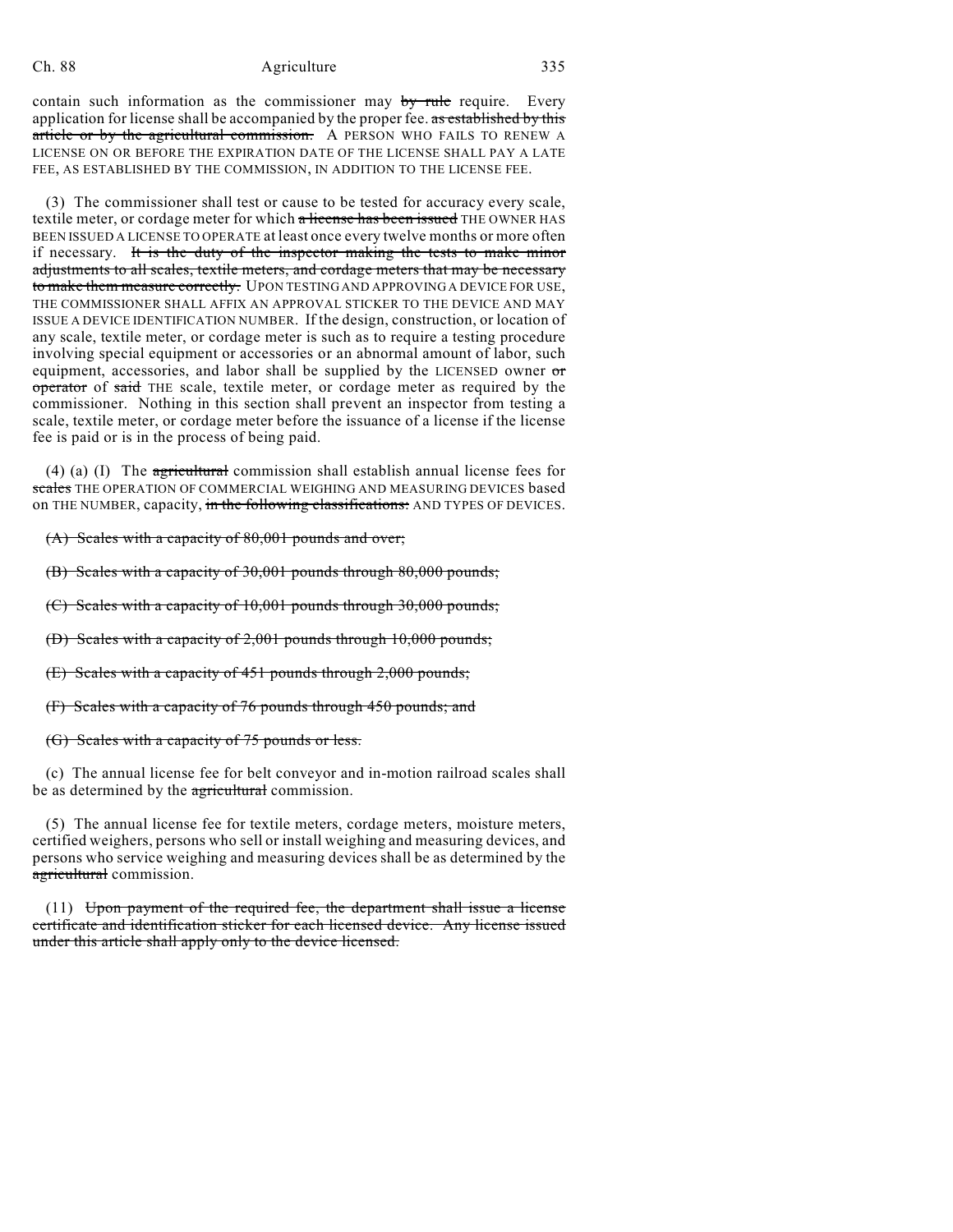(12) The fees for special tests where scale test trucks, passenger vehicles, or light duty pickup trucks are used INSPECTION AND TESTING PURSUANT TO SECTION 35-14-107 (2) shall be as determined by the  $\frac{1}{2}$  agricultural commission. The agricultural commission shall review and set the fees annually. If any test of a device at one location requires time beyond the first day, the special test fee shall be effective for the balance of time after one day and until the test is completed. The special test fee may be charged for any test made at the request of the owner of the device.

(12.5) (a) For the fiscal year commencing on July 1, 2007, and for each subsequent fiscal year, the agricultural commission shall establish fees associated with the licensing, testing, inspection, and regulation of scales with a capacity of two ONE thousand pounds or less, cordage meters, and textile meters. Such fees shall cover the direct and indirect costs of administering and enforcing the provisions of this article other than subsection (12) of this section, paragraph (b) of this subsection  $(12.5)$ , and section  $35-14-128$   $(2)$ .

(b) For the fiscal year commencing on July 1, 2007, and for each subsequent fiscal year, twenty-five percent of the direct and indirect costs associated with the licensing, testing, inspection, and regulation of certified weighers, scales with a capacity of greater than two ONE thousand pounds, belt conveyers, in-motion railroad scales, and moisture meters TESTING DEVICES shall be funded from the general fund. The agricultural commission shall establish a fee schedule to cover the remaining direct and indirect costs.

**SECTION 24.** 35-14-122 (6) (a), Colorado Revised Statutes, is amended to read:

**35-14-122. Public scales - requirements - weight certificates - procedures records.** (6) (a) All commodities bought, sold, delivered, or in the process of changing ownership which THAT use the weight of the content for final determination and settlement shall be weighed on a certified scale LICENSED IN ACCORDANCE WITH THIS ARTICLE if neither the buyer nor the seller owns his OR HER own scale. The weigher shall issue a weight certificate containing all the information required by subsection (2) of this section to both the buyer and the seller. If the buyer or seller owns his OR HER own scale licensed by the department and uses such scale to determine the weight of such commodities, such party shall issue a ticket or invoice in duplicate to the other party. Said ticket or invoice shall contain all the information required by subsection (2) of this section.

**SECTION 25.** 35-14-128, Colorado Revised Statutes, is amended to read:

**35-14-128. Laboratory approval - service - condemnation.** (1) THE COMMISSIONER MAY INSPECT AND TEST ANY WEIGHTS, MEASURES, OR STANDARDS SUBMITTED TO THE METROLOGY LABORATORY. Weights, and measures, will AND STANDARDS MAY not be approved by the department's laboratory unless the design and construction of the unit complies with the design and construction requirements prescribed by the national institute of standards and technology set forth in handbook 105-1: "Field Standard Weights"; handbook 105-2: "Field Measuring Flasks"; handbook 105-3: "Metal Volumetric Field Standards"; and circular 547: "Precision Laboratory Weights"; and any supplements or revisions to such handbooks or circular OR OTHER ENTITY APPROVED BY THE COMMISSIONER. THE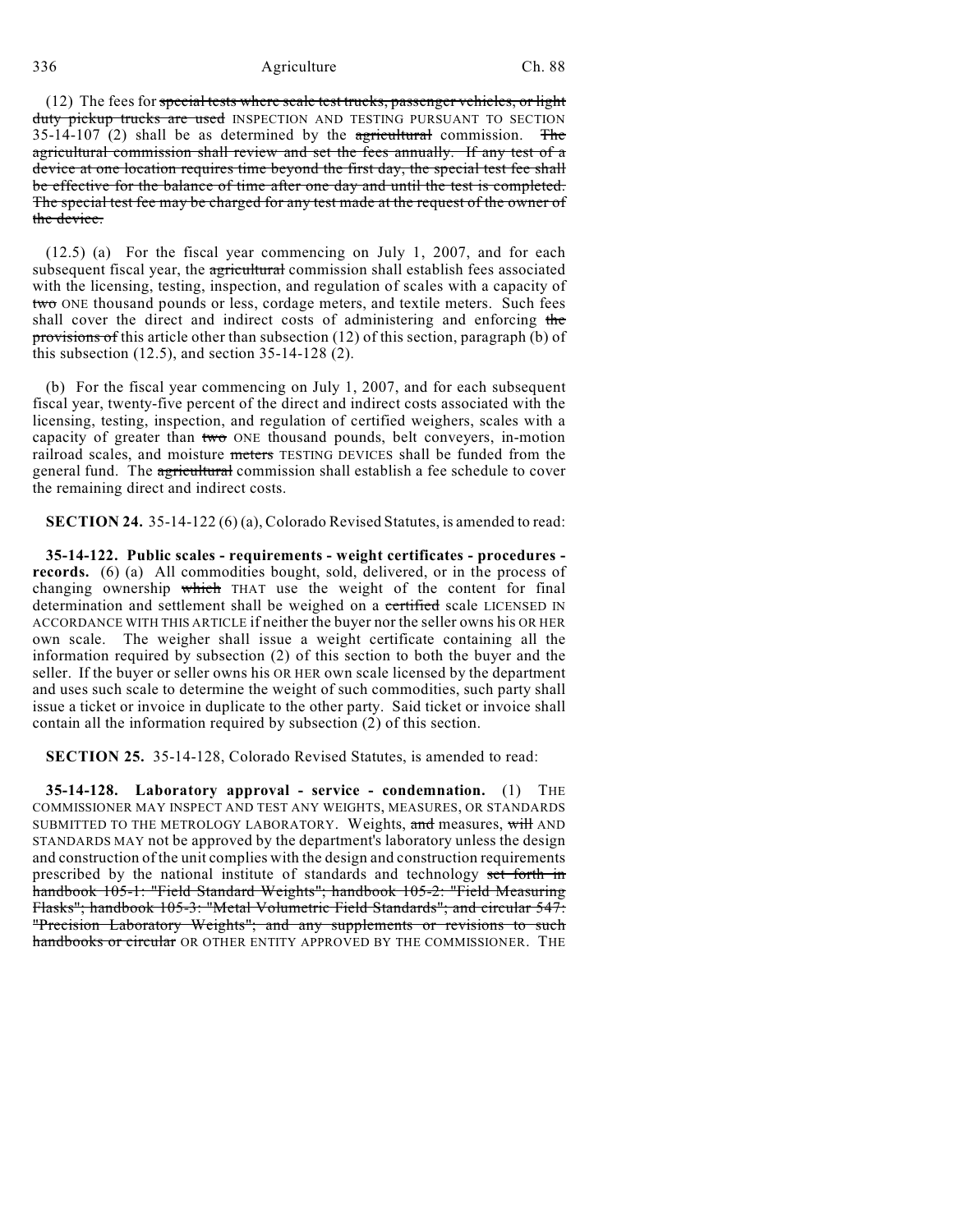COMMISSIONER MAY ESTABLISH APPROVAL PERIODS, CONDITIONS, AND LIMITATIONS BY RULE.

(2) The laboratory may require that specified WEIGHTS, MEASURES, OR standards submitted for calibration be cleaned or sanded, scraped, and painted before submission. Precision weights, volume, and length standards shall be cleaned and dried before submission. The fee for any metrology service shall be established by the agricultural commission. For the fiscal year commencing on July 1, 2007, and for each subsequent fiscal year, seventy-five percent of the direct and indirect costs associated with metrology laboratory services, including the regulation of weighing and measuring device sales, installation, and service persons, shall be funded from the general fund. The agricultural commission shall establish a fee schedule to cover the remaining direct and indirect costs.

(3) The laboratory may seize any weight, measure, or standard which THAT it deems not to be susceptible of repair. Within twenty-four hours after such seizure, the laboratory shall cause notice of such seizure to be served personally or by first-class mail upon the owner of such weight, measure, or standard, advising such owner of the seizure and of the laboratory's intention to destroy such weights, measures, or standards, pursuant to section 35-14-107 (1) (k). Such notice shall also state that the owner of such weights, measures, or standards may, within twenty days after the date of personal service or mailing, request in writing that the commissioner conduct a hearing to determine whether such weights, measures, or standards are not susceptible of repair. If a hearing is requested, it shall be conducted promptly, and the commissioner or his THE COMMISSIONER'S designated agent shall preside over such hearing, and the laboratory shall take no further action pending such hearing. If hearing is not requested, the seized weights, measures, or standards shall MAY be destroyed after the expiration of the twenty-day period.

**SECTION 26.** The introductory portion to 35-14-129 (1), Colorado Revised Statutes, is amended to read:

**35-14-129. Moisture-testing devices - specifications.** (1) Before any moisture-measuring MOISTURE-TESTING device is operated for commercial use, a license must SHALL be obtained from the commissioner. An application for such license shall be made upon a form furnished by the commissioner. A moisture-testing device shall be considered in commercial use if the results of the device are a factor in determining:

**SECTION 27.** 35-14-130, Colorado Revised Statutes, is amended to read:

**35-14-130. Stop sale order.** (1) The commissioner shall MAY issue citations or warning notices to anyone who has not complied with the requirements of this article and may establish a time period to correct any minor violation.

(2) THE COMMISSIONER MAY ISSUE A STOP SALE ORDER DIRECTING THAT ANY products not meeting the requirements of this article or the rules and regulations promulgated by the commissioner shall be taken off sale. and a citation issued.

**SECTION 28.** 35-14-131, Colorado Revised Statutes, is amended to read: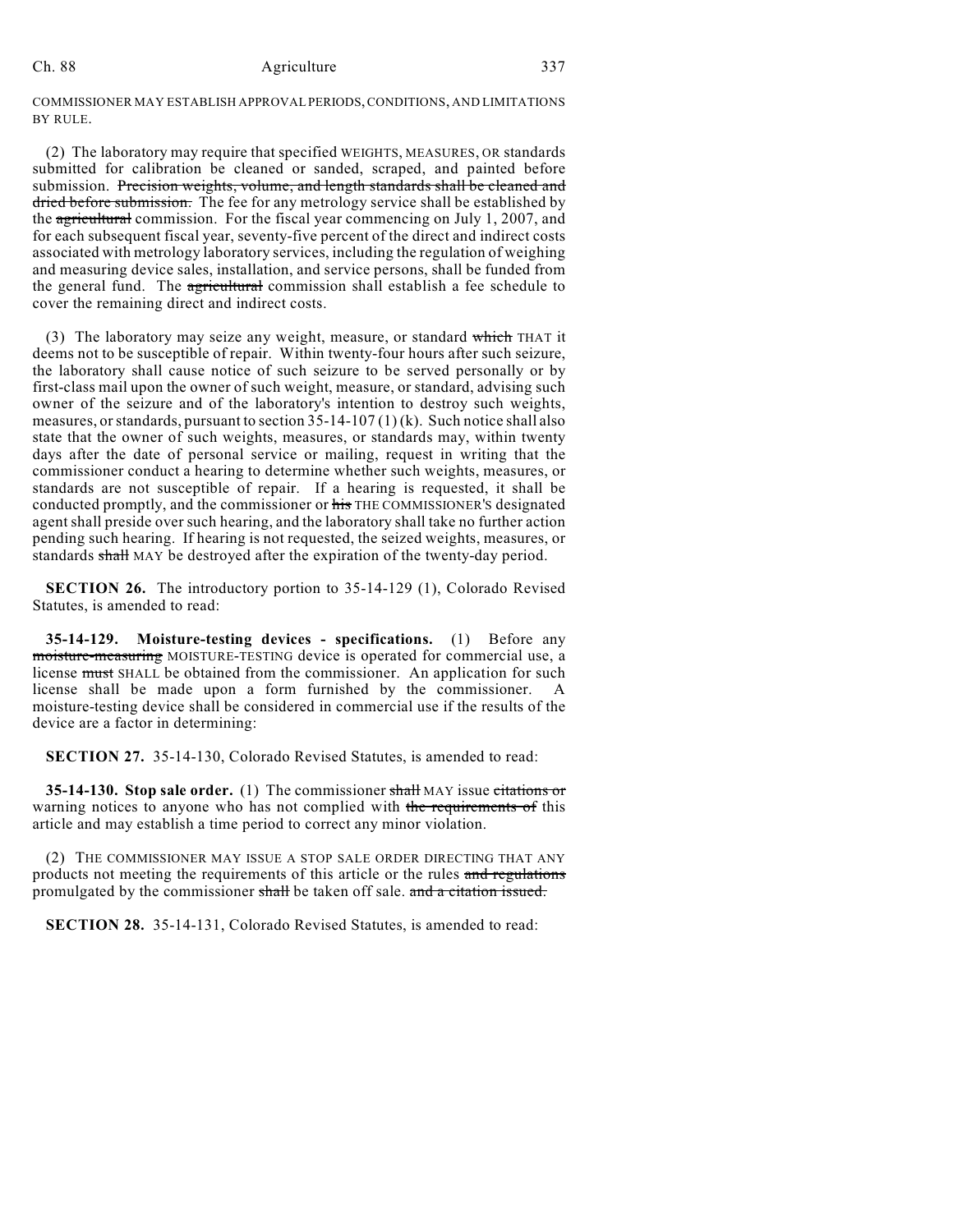**35-14-131. Civil penalties.** (1) Any person who, acting alone, through a servant or agent, or as the servant or agent of another person commits any of the acts enumerated in subsection (2) of this section shall be subject to a civil penalty of not more than seven hundred fifty dollars for each day of violation. A PERSON WHO VIOLATES ANY PROVISION OF THIS ARTICLE OR ANY RULE ADOPTED PURSUANT TO THIS ARTICLE IS SUBJECT TO A CIVIL PENALTY, AS DETERMINED BY THE COMMISSIONER OR A COURT OFCOMPETENT JURISDICTION. THE MAXIMUM PENALTY SHALL NOT EXCEED SEVEN HUNDRED FIFTY DOLLARS PER VIOLATION; EXCEPT THAT SUCH PENALTY MAY BE DOUBLED IF IT IS DETERMINED, AFTER NOTICE AND AN OPPORTUNITY FOR HEARING, THAT THE PERSON HAS VIOLATED THE PROVISION OR RULE FOR THE SECOND TIME. EACH DAY THE VIOLATION OCCURS SHALL CONSTITUTE A SEPARATE VIOLATION.

(2) NO CIVIL PENALTY MAY BE IMPOSED BY THE COMMISSIONER UNLESS THE PERSON CHARGED IS GIVEN NOTICE AND OPPORTUNITY FOR A HEARING PURSUANT TO ARTICLE 4 OF TITLE 24, C.R.S.

(3) IF THE COMMISSIONER IS UNABLE TO COLLECT SUCH CIVIL PENALTY OR IF A PERSON FAILS TO PAY ALL OR A SET PORTION OF THE CIVIL PENALTY AS DETERMINED BY THE COMMISSIONER, THE COMMISSIONER MAY BRING SUIT TO RECOVER SUCH AMOUNT PLUS COSTS AND ATTORNEY FEES BY ACTION IN A COURT OF COMPETENT JURISDICTION.

(4) BEFORE IMPOSING A CIVIL PENALTY, THE COMMISSIONER OR A COURT OF COMPETENT JURISDICTION MAY CONSIDER THE EFFECT OF SUCH PENALTY ON THE **BUSINESS** 

 $(2)$  (5) It is a violation for any person to:

(a) Sell, offer, or expose for sale or hire or have in his OR HER possession for the purpose of selling or hiring an incorrect weight or measure or any device or instrument used or calculated to falsify any weight or measure;

(b) Use, or possess for current use or for hire, in the buying or selling of any commodity or thing, in the computation of any basic charge or payment for services rendered on the basis of weight or measurement, or in the determination of weight or measurement when a charge is made for such determination, any weight or measure which has not been sealed THAT IS NOT APPROVED by the commissioner or the commissioner's designated agent, within the last year, unless specific written permission to use such weight or measure has been received from the commissioner;

(c) Dispose of any rejected or condemned weight or measure in a manner contrary to law or regulation RULE;

(d) Remove, break, or deface, contrary to law or regulation RULE, any tag, seal, or mark placed on any weight or measure pursuant to the requirements of this article, except in the case of the commissioner or a service person, certified pursuant to section 35-14-123, performing duties provided for in this article or any rule adopted pursuant thereto;

(e) Sell, or offer or expose for sale, less than the quantity such person represents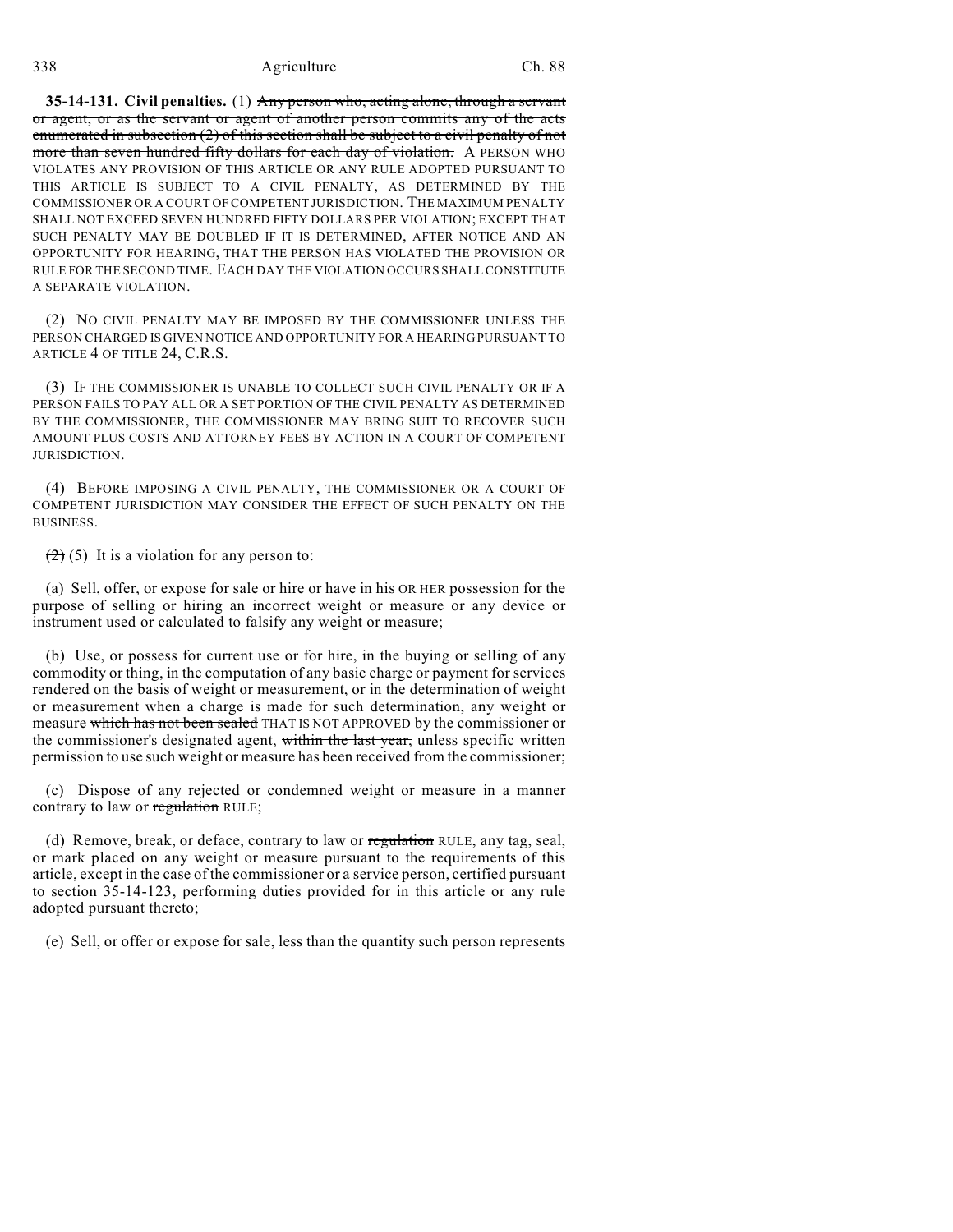of any commodity, thing, or service;

(f) Take more than the quantity such person represents of any commodity, thing, or service when, as a buyer, such person furnishes the weight or measure by means of which the amount of the commodity, thing, or service is determined;

(g) Keep for the purpose of sale, advertise or offer or expose for sale, or sell any commodity, thing, or service in a condition or manner contrary to the requirements of this article;

(h) Use in retail trade, except in the preparation of packages put up in advance of sale and medical prescriptions, a weight or measure which THAT is so positioned that its indications may not be accurately read and the weighing or measuring operation observed from some position which THAT may reasonably be assumed by a customer; except that this paragraph (h) shall not apply to livestock scales used in any licensed yard selling livestock;

(i) Violate any provision of this article or any rule  $\sigma r$  regulation promulgated under this article for which a specific penalty has not been prescribed;

(j) Act as or represent oneself to be a certified weigher without being certified therefor, or for any certified weigher to: Falsely certify, REPRESENT, OR RECORD the weight of any load, or part of any load, or of any article whatsoever OBTAINED FROM A COMMERCIAL WEIGHING AND MEASURING DEVICE NOT EXEMPTED PURSUANT TO SECTION 35-14-126; falsely certify, REPRESENT, OR RECORD any net or gross weight required by this article to be in said certificate OR RECORD; refuse to weigh any article or thing which THAT it is such person's duty to weigh; or refuse to state in any weight certificate anything required to be therein;

(k) Alter a weight certificate, use or attempt to use any such certificate for any load or part of a load or for articles or things other than for which the certificate is given, or, after weighing and before the delivery of any articles or things so weighed, alter or diminish the quantity thereof;

(l) Hinder or obstruct in any way the commissioner or the commissioner's authorized agent in the performance of the commissioner's official duties under this article;

(m) Act as or represent oneself to be a certified weighing or measuring device service person PROVIDER without being so certified.

 $(3)$  (6) Any A civil penalty collected under this section shall be transmitted to the state treasurer, who shall credit the same IT to the inspection and consumer services cash fund created in section 35-1-106.5. Penalties shall be determined by the commissioner or the commissioner's designee and may be collected by the department by action instituted in a court of competent jurisdiction for collection of such penalty. In determining the amount of any civil penalty to be assessed, the commissioner shall consider any relevant factors. The final decision of the commissioner or the commissioner's designee shall be subject to judicial review. In the event that IF such an action is instituted for the collection of such penalty, the court may consider the appropriateness of the amount of the penalty if such issue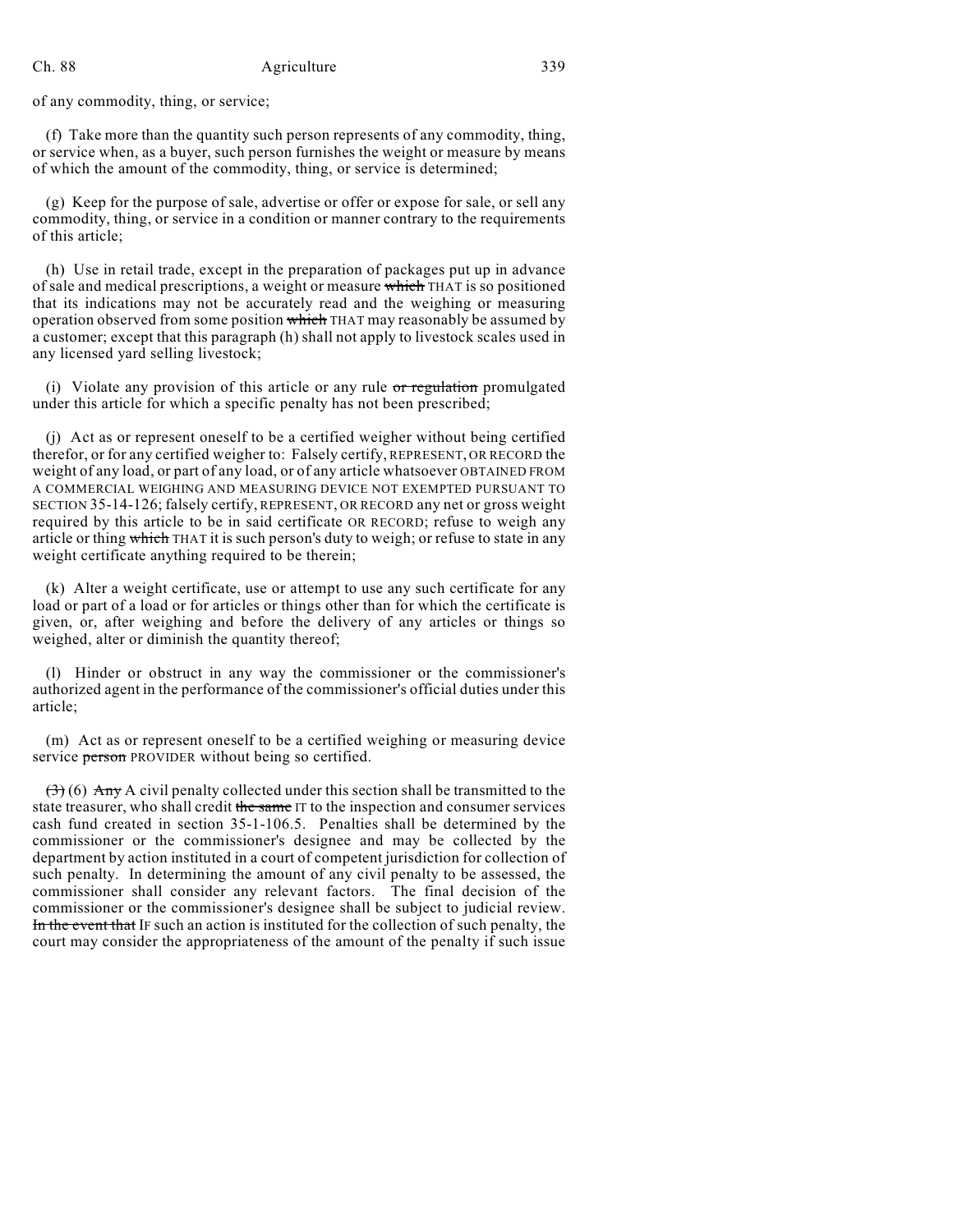is raised by the party against whom the penalty was assessed.

**SECTION 29.** 35-14-133, Colorado Revised Statutes, is amended to read:

**35-14-133. Enforcement.** (1) If any person fails to comply with any provision of this article or any rule or regulation promulgated under this article, the commissioner may request the district attorney for the judicial district in which the alleged violation exists or the attorney general to bring, and if so requested it shall be the duty of such district attorney or the attorney general to bring, a suit for a temporary restraining order, preliminary injunction, or permanent injunction to prevent any further or continued violation. THE COMMISSIONER OR THE COMMISSIONER'S DESIGNEE SHALL ENFORCE THIS ARTICLE.

(2) Actions brought under this section shall be brought in the district or county court where the violation occurs. The institution of such injunction proceeding shall confer upon such court exclusive jurisdiction to determine finally the subject matter of the proceeding; except that the exclusive jurisdiction of the court shall apply only to such injunctive proceeding and shall not preclude assessment of civil penalties or any other authorized enforcement action. WHENEVER THE COMMISSIONER HAS REASONABLE CAUSE TO BELIEVE A VIOLATION OF ANY PROVISION OF THIS ARTICLE OR ANY RULE PROMULGATED PURSUANT TO THIS ARTICLE HAS OCCURRED AND IMMEDIATE ENFORCEMENT IS DEEMED NECESSARY, THE COMMISSIONER MAY ISSUE A CEASE-AND-DESIST ORDER, WHICH MAY REQUIRE ANY PERSON TO CEASE VIOLATING ANY PROVISION OF THIS ARTICLE OR ANY RULE PROMULGATED PURSUANT TO THIS ARTICLE. SUCH CEASE-AND-DESIST ORDER SHALL SET FORTH THE PROVISIONS ALLEGED TO HAVE BEEN VIOLATED, THE FACTS ALLEGED TO HAVE CONSTITUTED THE VIOLATION, AND THE REQUIREMENT THAT ALL ACTIONS CEASE FORTHWITH. AT ANY TIME AFTER SERVICE OF THE ORDER TO CEASE AND DESIST, THE PERSON MAY REQUEST, AT THE PERSON'S DISCRETION, A HEARING TO BE HELD WITHIN A REASONABLE PERIOD OF TIME TO DETERMINE WHETHER SUCH VIOLATION HAS OCCURRED. SUCH HEARING SHALL BE CONDUCTED PURSUANT TO ARTICLE 4 OF TITLE 24, C.R.S., AND SHALL BE DETERMINED PROMPTLY.

(3) WHENEVER THE COMMISSIONER POSSESSES SUFFICIENT EVIDENCE SATISFACTORY TO HIM OR HER INDICATING THAT A PERSON HAS ENGAGED IN OR IS ABOUT TO ENGAGE IN AN ACT OR PRACTICE CONSTITUTING A VIOLATION OF THIS ARTICLE OR ANY RULE OR ORDER ADOPTED PURSUANT TO THIS ARTICLE, THE COMMISSIONER MAY APPLY TO A COURT OF COMPETENT JURISDICTION TO TEMPORARILY OR PERMANENTLY RESTRAIN OR ENJOIN THE ACT OR PRACTICE IN QUESTION AND TO ENFORCE COMPLIANCE WITH THIS ARTICLE OR ANY RULE OR ORDER ADOPTED PURSUANT TO THIS ARTICLE. IN ANY SUCH ACTION, THE COMMISSIONER SHALL NOT BE REQUIRED TO PLEAD OR PROVE IRREPARABLE INJURY OR THE INADEQUACY OF THE REMEDY AT LAW. UNDER NO CIRCUMSTANCES SHALL THE COURT REQUIRE THE COMMISSIONER TO POST A BOND.

**SECTION 30. Applicability.** This act shall apply to acts occurring on or after the effective date of this act.